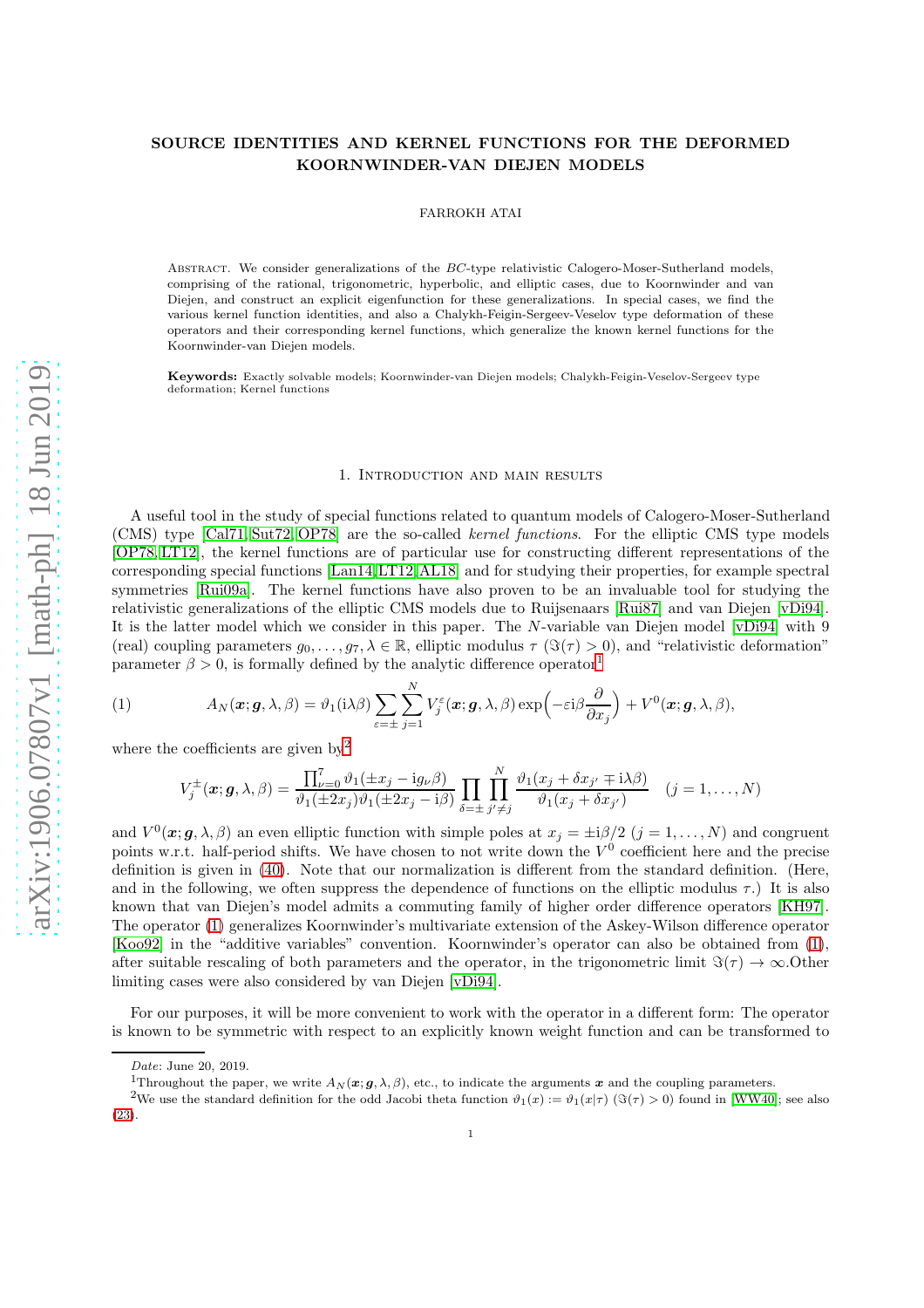#### 2 FARROKH ATAI

a symmetric form by a similarity transformations. The symmetric version of [\(1\)](#page-0-2) is then given by

<span id="page-1-0"></span>
$$
(2) \quad H_N(\boldsymbol{x}; \boldsymbol{g}, \lambda, \beta) = \vartheta_1(i\lambda\beta) \sum_{\varepsilon=\pm} \sum_{j=1}^N V_j^{\varepsilon}(\boldsymbol{x}; \boldsymbol{g}, \lambda, \beta)^{1/2} \exp\left(-\varepsilon i\beta \frac{\partial}{\partial x_j}\right) V_j^{-\varepsilon}(\boldsymbol{x}; \boldsymbol{g}, \lambda, \beta)^{1/2} + V^0(\boldsymbol{x}; \boldsymbol{g}, \lambda, \beta).
$$

For the class of CMS models [\[OP78\]](#page-18-1), there exists a remarkable functional identity which can be regarded as the source of all kernel function identities: Such source identities imply known (groundstate) eigenvalue equations and all kernel function identities as special cases [\[Sen96,](#page-18-9) [HL10,](#page-17-3) [Lan10,](#page-18-10) [LT12\]](#page-18-2). Remarkably, the source identities can also be used to obtain the same type of identities for a mathematically natural generalization of the CMS models due to Chalykh, Feigin, and Veselov and Sergeev [\[CFV98,](#page-17-4) [Ser02,](#page-18-11) [SV05,](#page-18-12) [SV09a\]](#page-18-13), commonly referred to as *deformed CMS models*. In a previous paper, we constructed source identities for the relativistic generalization of the  $A_{N-1}$  elliptic CMS model due to Ruijsenaars [\[Rui87\]](#page-18-5) and obtained a deformed generalizations thereof. One of the main results of this paper is the introduction of a Chalykh-Feigin-Sergeev-Veselov (CFSV) type deformation of the van Diejen operator [\(2\)](#page-1-0). This deformed van Diejen operator is given by

<span id="page-1-2"></span>(3)  
\n
$$
H_{N,\tilde{N}}(\boldsymbol{x}, \tilde{\boldsymbol{x}}; \boldsymbol{g}, \lambda, \beta) = \sum_{\varepsilon = \pm} \vartheta_1(i\lambda\beta) \sum_{j=1}^N V_j^{\varepsilon}(\boldsymbol{x}, \tilde{\boldsymbol{x}})^{1/2} \exp\left(-\varepsilon i\beta \frac{\partial}{\partial x_j}\right) V_j^{-\varepsilon}(\boldsymbol{x}, \tilde{\boldsymbol{x}})^{1/2}
$$
\n
$$
-\vartheta_1(i\beta) \sum_{k=1}^{\tilde{N}} \tilde{V}_k^{\varepsilon}(\boldsymbol{x}, \tilde{\boldsymbol{x}})^{1/2} \exp\left(+\varepsilon i\lambda\beta \frac{\partial}{\partial \tilde{x}_k}\right) \tilde{V}_k^{-\varepsilon}(\boldsymbol{x}, \tilde{\boldsymbol{x}})^{1/2} + V^0(\boldsymbol{x}, \tilde{\boldsymbol{x}})
$$

with coefficients

$$
V_j^{\pm}(\boldsymbol{x},\tilde{\boldsymbol{x}}) = \frac{\prod_{\nu=0}^7 \vartheta_1(\pm x_j - i g_{\nu} \beta)}{\vartheta_1(\pm 2x_j)\vartheta_1(\pm 2x_j - i\beta)} \prod_{\delta=\pm} \prod_{j'=1}^N \frac{\vartheta_1(x_j + \delta x_{j'} \mp i \lambda \beta)}{\vartheta_1(x_j + \delta x_{j'})} \prod_{k=1}^{\tilde{N}} \frac{\vartheta_1(x_j + \delta \tilde{x}_k \mp \frac{1}{2}i(\lambda - 1)\beta)}{\vartheta_1(x_j + \delta \tilde{x}_k \mp \frac{1}{2}i(\lambda + 1)\beta)},
$$
  

$$
\tilde{V}_k^{\pm}(\boldsymbol{x},\tilde{\boldsymbol{x}}) = \frac{\prod_{\nu=0}^7 \vartheta_1(\pm \tilde{x}_k - i(g_{\nu} - \frac{1}{2}(\lambda + 1))\beta)}{\vartheta_1(\pm 2\tilde{x}_k)\vartheta_1(\pm 2\tilde{x}_k + i\lambda\beta)} \prod_{\delta=\pm}^N \prod_{j=1}^N \frac{\vartheta_1(\tilde{x}_k + \delta x_j \mp \frac{1}{2}i(\lambda - 1)\beta)}{\vartheta_1(\tilde{x}_k + \delta x_j \pm \frac{1}{2}i(\lambda + 1)\beta)} \prod_{\substack{k'=1\\k' \neq k}}^N \frac{\vartheta_1(\tilde{x}_k + \delta \tilde{x}_{k'} \pm i\beta)}{\vartheta_1(\tilde{x}_k + \delta \tilde{x}_{k'})},
$$

and  $V^0(x, \tilde{x})$  given in<sup>[3](#page-1-1)</sup> [\(47\)](#page-15-0). Limiting cases of this operator was found in the works of Sergeev and Veselov [\[SV09a\]](#page-18-13), and Feigin and Silantyev [\[FS14\]](#page-17-5). Furthermore, we construct explicit kernel functions for the deformed van Diejen operator [\(3\)](#page-1-2) and all of its limiting cases.

In this paper, we insist on having uniform arguments for all the different cases of Koornwinder-van Diejen type operators and their corresponding kernel functions. To this end, we introduce the function

(4) 
$$
s(x) = \begin{cases} x & \text{(rational case I)}\\ (1/r)\sin(rx) & \text{(trigonometric case II)}\\ (a/\pi)\sinh(\pi x/a) & \text{(hyperbolic case III)}\\ (1/r)e^{ra/4}\vartheta_1(rx|ira/\pi) & \text{(elliptic case IV)} \end{cases}
$$

where  $r > 0$  and  $a > 0$ . While the elliptic case is the most general, in the sense that the other cases can be obtained by suitable limits, it is convenient for us to consider the different cases separately. The main reason for this is that the results for the elliptic case holds only under certain restrictions on the model parameters, the so-called balancing condition below, but hold for arbitrary parameters in the other cases. In order to have uniform arguments as we proceed to treat these different cases, we need to introduce some further notation: For each case, there is an additive subgroup  $\Omega \subset \mathbb{C}$  consisting of all zeroes of  $s(x)$ . More specifically, we have that

$$
\Omega = \bigoplus_{\nu=0}^{\rho} \mathbb{Z} \omega_{\nu}, \quad \text{where} \quad \rho = \begin{cases} 0 & \text{(I)} \\ 1 & \text{(II) and (III)} \\ 3 & \text{(IV)} \end{cases},
$$

<span id="page-1-1"></span><sup>&</sup>lt;sup>3</sup>The function  $s(x)$  in [\(47\)](#page-15-0) should then be replaced with the odd Jacobi theta function  $\vartheta_1(x)$ .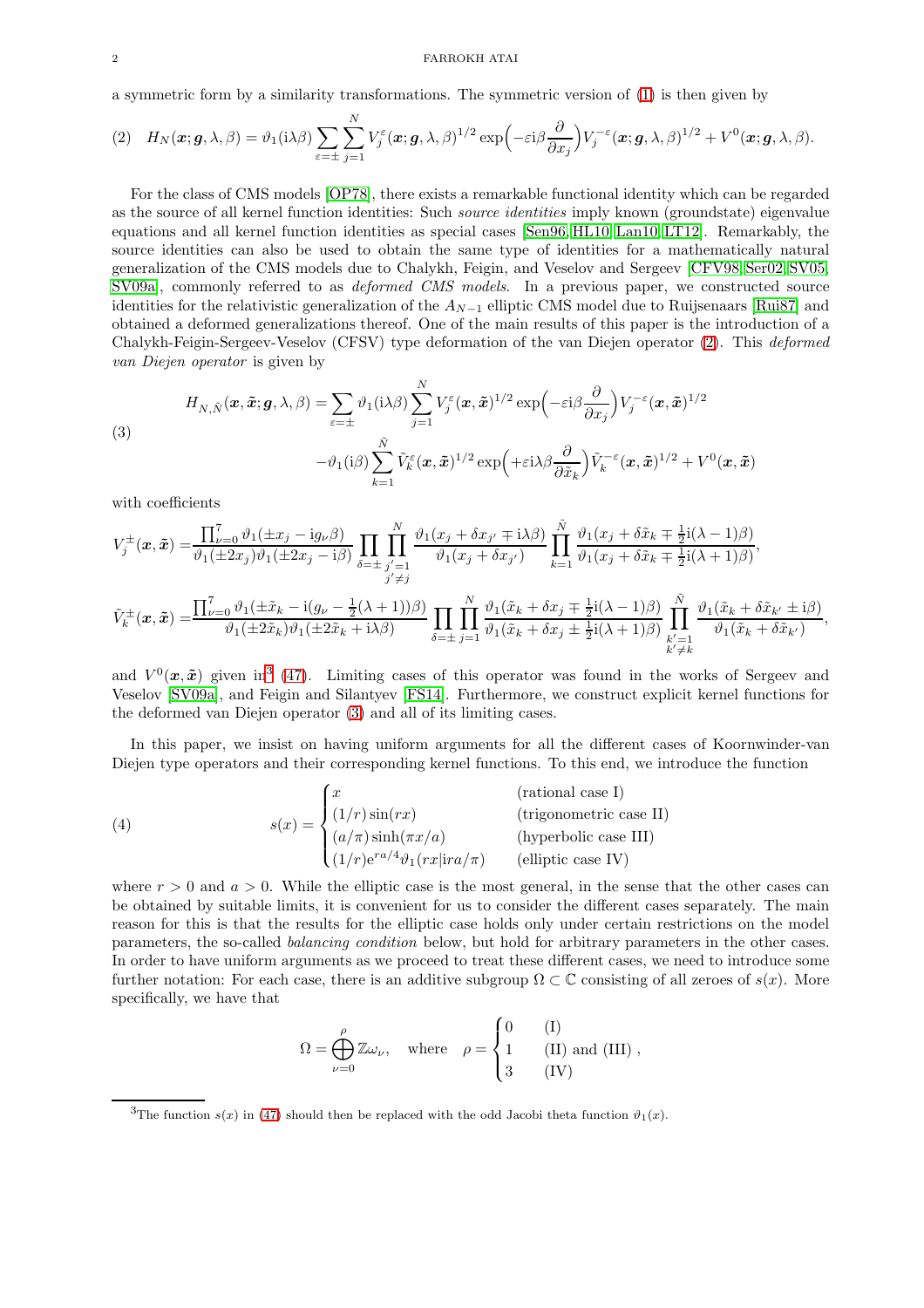with

<span id="page-2-5"></span>
$$
\omega_0 = 0
$$
,  $\omega_1 = \begin{cases} \pi/r & \text{(II) and (IV)} \\ \mathrm{i}a & \text{(III)} \end{cases}$ ,  $\omega_2 = \mathrm{i}a$ ,  $\omega_3 = -\omega_1 - \omega_2$ .

The quasi-periodicity of  $s(x)$  can also be expressed as [\[KNS09\]](#page-17-6)

(5) 
$$
s(x + \omega_{\nu}) = \epsilon_{\nu} e^{2i r \xi_{\nu} (x + \frac{1}{2} \omega_{\nu})} s(x)
$$

where  $(\epsilon_0, \epsilon_1, \epsilon_2, \epsilon_3) = (1, -1, -1, -1)$  and  $(\xi_0, \xi_1, \xi_2, \xi_3) = (0, 0, -1, 1)$  [\[WW40\]](#page-18-8). Note that the quasiperiodicity factors are only non-trivial, in the sense that they are not  $\pm 1$ , for the elliptic (IV) case.

With our notation in place, we can define the following generalization of the Koornwinder-van Diejen type difference operator:

<span id="page-2-0"></span>(6) 
$$
\mathcal{H}(\boldsymbol{X};\boldsymbol{m}) = \sum_{\varepsilon=\pm} \sum_{J=1}^{N} s(i\lambda m_J \beta) \mathcal{V}_J^{\varepsilon}(\boldsymbol{X};\boldsymbol{m})^{1/2} \exp\left(-\varepsilon i \frac{\beta}{m_J} \frac{\partial}{\partial X_J}\right) \mathcal{V}_J^{-\varepsilon}(\boldsymbol{X};\boldsymbol{m})^{1/2} + \mathcal{V}^0(\boldsymbol{X};\boldsymbol{m})
$$

where

<span id="page-2-4"></span>
$$
(7) \quad \mathcal{V}^{0}(\mathbf{X};m) = -\frac{1}{4} \Big( \prod_{\nu=1}^{\rho} s(\frac{1}{2}\omega_{\nu}) \Big)^{2} \sum_{\nu=0}^{\rho} \frac{\exp(-r\xi_{\nu}(2\lambda \sum_{J=1}^{N} m_{J} + \sum_{\nu=0}^{2\rho+1} g_{\nu} - \frac{1}{2}(\rho+1)(\lambda+1))\beta)}{\prod_{\mu\neq\nu}^{\rho} s(\frac{1}{2}(\omega_{\nu}-\omega_{\mu}))} \n\cdot \left( \frac{\prod_{\mu=0}^{2\rho+1} s(\frac{1}{2}\omega_{\nu} + \frac{1}{2}\mathbf{i}\beta - \mathbf{i}g_{\mu}\beta)}{\prod_{\mu=0}^{\rho} s(\frac{1}{2}(\omega_{\nu}-\omega_{\mu}+\mathbf{i}(1-\lambda)\beta))} \prod_{\delta=\pm}^{\rho} \prod_{J=1}^{N} \frac{s(\delta X_{J} + \frac{1}{2}\omega_{\nu} + \frac{1}{4}\mathbf{i}[\lambda(m_{J}-1) + 1/m_{J} + 1]\beta - \mathbf{i}\lambda m_{J}\beta)}{s(\delta X_{J} + \frac{1}{2}\omega_{\nu} + \frac{1}{4}\mathbf{i}[\lambda(m_{J}-1) + 1/m_{J} + 1]\beta)} \n+ \frac{\prod_{\mu=0}^{2\rho+1} s(\frac{1}{2}\omega_{\nu} + \frac{1}{2}\mathbf{i}\lambda\beta - \mathbf{i}g_{\mu}\beta)}{\prod_{\mu=0}^{\rho} s(\frac{1}{2}(\omega_{\nu}-\omega_{\mu}+\mathbf{i}(\lambda-1)\beta))} \prod_{\delta=\pm}^{\rho} \prod_{K=1}^{N} \frac{s(\delta X_{K} + \frac{1}{2}\omega_{\nu} + \frac{1}{4}\mathbf{i}[\lambda(m_{K}+1) + 1/m_{K} - 1]\beta - \mathbf{i}\lambda m_{K}\beta)}{s(\delta X_{K} + \frac{1}{2}\omega_{\nu} + \frac{1}{4}\mathbf{i}[\lambda(m_{K}+1) + 1/m_{K} - 1]\beta)} \Big),
$$

<span id="page-2-3"></span>(8) 
$$
\mathcal{V}_J^{\pm}(\bm{X};\bm{m}) = \frac{\prod_{\nu=0}^{2\rho+1} s(\pm X_J - \mathrm{i}d_{\nu,J}\beta)}{s(\pm 2X_J)s(\pm 2X_J - \mathrm{i}\beta/m_J)} \prod_{K \neq J}^{\mathcal{N}} \prod_{\delta=\pm} f_{\pm}(X_J + \delta X_K; m_J, m_K)
$$

with

<span id="page-2-6"></span>(9) 
$$
d_{\nu,J} = d(g_{\nu}, m_J), \quad d(g, m) = \begin{cases} g & \text{if } m = 1 \text{ or } m = +1/\lambda \\ g - (\lambda + 1)/2 & \text{if } m = -1 \text{ or } m = -1/\lambda \end{cases}
$$

and

<span id="page-2-7"></span>(10) 
$$
f_{\pm}(x; m, m') = \frac{s(x \mp i(m - m')(\lambda m m' - 1)\beta/4 m m' \mp i\lambda m' \beta)}{s(x \mp i(m - m')(\lambda m m' - 1)\beta/4 m m')},
$$

depending on the "mass" parameters  $m \in \Lambda^{\mathcal{N}}$  taking values in the set

$$
\Lambda = \left\{1, -1, -\frac{1}{\lambda}, +\frac{1}{\lambda}\right\}.
$$

Throughout this paper, we will always assume that  $i\beta/m$  is not equal to any periods  $\omega_{\nu}$  ( $\nu = 0, \ldots, \rho$ ) multiplied by a rational number, that is  $(i\beta/m)\mathbb{Z}\cap\Omega=\emptyset$ , for all  $\beta>0$  and  $m\in\Lambda$ .

<span id="page-2-1"></span>The pertinent eigenfunction for the operator in [\(6\)](#page-2-0) is then given by

(11) 
$$
\Phi(\mathbf{X}; \mathbf{m}) = \prod_{J=1}^{N} \psi(X_J; m_J) \prod_{1 \leq J < K \leq N} \prod_{\varepsilon, \varepsilon' = \pm} \phi(\varepsilon X_J + \varepsilon' X_K; m_J, m_K)
$$

where

<span id="page-2-2"></span>(12) 
$$
\psi(x;m) = \left(\frac{G(2x+i\beta/2m;\beta/m)G(-2x+i\beta/2m;\beta/m)}{\prod_{\nu=0}^{2\rho+1}G(x+i\beta/2m-i d(g_{\nu},m)\beta;\beta/m)G(-x+i\beta/2m-i d(g_{\nu},m)\beta;\beta/m)}\right)^{1/2},
$$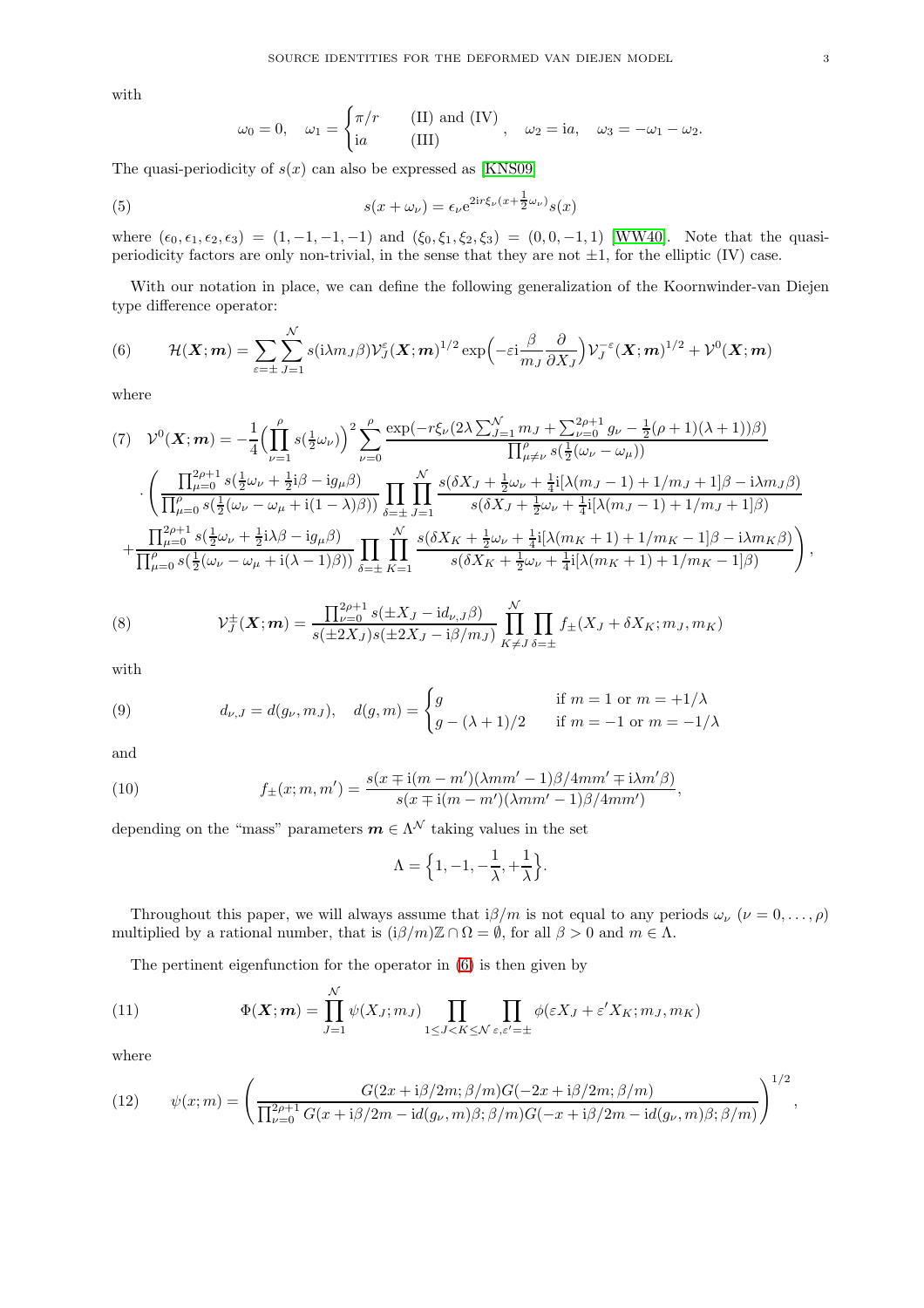and

<span id="page-3-1"></span>(13) 
$$
\phi(x; m, m') = \begin{cases} \left( \frac{G(x + i\beta/2m; \beta/m)}{G(x - i\lambda m\beta + i\beta/2m; \beta/m)} \right)^{1/2} & \text{if } m' = m\\ G(x - i\lambda m\beta/2; \beta/m) & \text{if } m' = -m\\ s(x)^{1/2} & \text{if } m' = +1/\lambda m\\ s(x - i\lambda m\beta/2 + i\beta/2m)^{-1/2} & \text{if } m' = -1/\lambda m \end{cases}
$$

with  $G(x; \alpha)$  a function of two variables  $x \in \mathbb{C}$  and  $\alpha \in \mathbb{C}$  such that  $\Re(\alpha) \neq 0$ , satisfying the functional equation

(14) 
$$
\frac{G(x+i\alpha/2;\alpha)}{G(x-i\alpha/2;\alpha)}=c\cdot s(x) \quad (c\in\mathbb{C}^*:=\mathbb{C}\setminus\{0\}).
$$

It is known that functions satisfying the functional equation exists in all cases  $(I)$ – $(IV)$  [\[WW40,](#page-18-8) [Rui97\]](#page-18-14). For example in the rational case (I), this function can be expressed in terms of the Euler Γ-function and we refer to the function  $G(x; \alpha)$  as the *Gamma function* in all cases. A more detailed, albeit not complete, discussion on the Gamma function is given in Section [2.](#page-4-0)

Before presenting our main result, let us introduce the notation

<span id="page-3-5"></span>
$$
|\mathbf{m}| = \sum_{J=1}^{N} m_J, \quad |\mathbf{g}| = \sum_{\nu=0}^{2\rho+1} g_{\nu}, \quad |\boldsymbol{\omega}| = \sum_{\nu=0}^{\rho} \omega_{\nu}
$$

in order to simplify the formulas below. It is worth noting that the sum  $|\omega|$  is only non-zero in the trigonometric (II) and hyperbolic (III) cases.

<span id="page-3-0"></span>**Theorem 1.1.** Let  $\mathcal{N} \in \mathbb{Z}_{\geq 0}$ ,  $\mathbf{X} = (X_1, \ldots, X_N) \in (\mathbb{C} \setminus \Omega)^N$  with complex variables  $X_J$  such that  $X_J \neq \pm X_K \text{(mod } \Omega) \,\,\forall K \neq J, \text{ and } \boldsymbol{m} \in \Lambda^{\mathcal{N}}.$  Then

<span id="page-3-4"></span>(15) 
$$
\left(\mathcal{H}_{\mathcal{N}}(\boldsymbol{X};\boldsymbol{m}) - \left[\frac{\prod_{\nu=1}^{\rho} s(\frac{1}{2}\omega_{\nu})}{2}\right]^{2} s(i\beta[2\lambda|\boldsymbol{m}|+|\boldsymbol{g}|-\frac{1}{2}(\rho+1)(\lambda+1)] - |\boldsymbol{\omega}|)\right)\Phi(\boldsymbol{X};\boldsymbol{m}) = 0
$$

holds true in the rational (I), trigonometric (II), and hyperbolic (III) cases, while in the elliptic (IV) case it holds if and only if the balancing condition

<span id="page-3-2"></span>(16) 
$$
2\lambda \sum_{J=1}^{N} m_J + \sum_{\nu=0}^{7} g_{\nu} - 2(\lambda + 1) = 0 \quad (IV)
$$

is satisfied.

(Proof of Theorem [1.1](#page-3-0) is given in Section [3.1.](#page-7-0))

It is also straightforward to deduce the following result.

<span id="page-3-3"></span>**Lemma 1.1.** Let  $\mathcal{N} \in \mathbb{Z}_{\geq 0}$ ,  $\mathbf{X} \in (\mathbb{C} \setminus \Omega)^{\mathcal{N}}$  with complex variables  $X_J$  such that  $X_J \neq X_K \pmod{\Omega}$   $\forall K \neq J$ and  $m \in \Lambda^N$ . For  $\mathcal{H}_\mathcal{N}(X; m)$  in [\(6\)](#page-2-0) and  $\Phi(X; m)$  in [\(11\)](#page-2-1),[\(12\)](#page-2-2), and [\(13\)](#page-3-1), the analytic difference operator (17)  $\mathcal{A}_{\mathcal{N}}(\boldsymbol{X};\boldsymbol{m}) = \Phi(\boldsymbol{X};\boldsymbol{m})^{-1} \circ \mathcal{H}_{\mathcal{N}}(\boldsymbol{X};\boldsymbol{m}) \circ \Phi(\boldsymbol{X};\boldsymbol{m})$ 

is identical with

<span id="page-3-6"></span>(18) 
$$
\sum_{\varepsilon=\pm} \sum_{J=1}^{N} s(i\lambda m_J \beta) \mathcal{V}_J^{\varepsilon}(\boldsymbol{X}; \boldsymbol{m}) \exp\left(-\varepsilon i \frac{\beta}{m_J} \frac{\partial}{\partial X_J}\right) + \mathcal{V}^0(\boldsymbol{X}; \boldsymbol{m}),
$$

with  $\mathcal{V}_J^{\pm}$  in [\(8\)](#page-2-3) and  $\mathcal{V}^0$  in [\(7\)](#page-2-4), for all cases (I)-(IV). Furthermore, the operator  $\mathcal{A}_\mathcal{N}(X; m)$  also equals

$$
\sum_{\varepsilon=\pm}\sum_{J=1}^N s(i\lambda m_J\beta) \mathcal{V}_J^{\varepsilon}(\boldsymbol{X};\boldsymbol{m})\Big(\exp\big(-\varepsilon i\frac{\beta}{m_J}\frac{\partial}{\partial X_J}\big)-1\Big)+\frac{\prod_{\nu=1}^{\rho}s(\frac{1}{2}\omega_{\nu})^2}{4}s(i\beta[2\lambda|\boldsymbol{m}|+|\boldsymbol{g}|-\frac{1}{2}(\rho+1)(\lambda+1)]-|\boldsymbol{\omega}|)
$$

in the rational (I), trigonometric (II), and hyperbolic (III) cases, while in the elliptic (IV) case only if the parameters satisfy the balancing condition in [\(16\)](#page-3-2).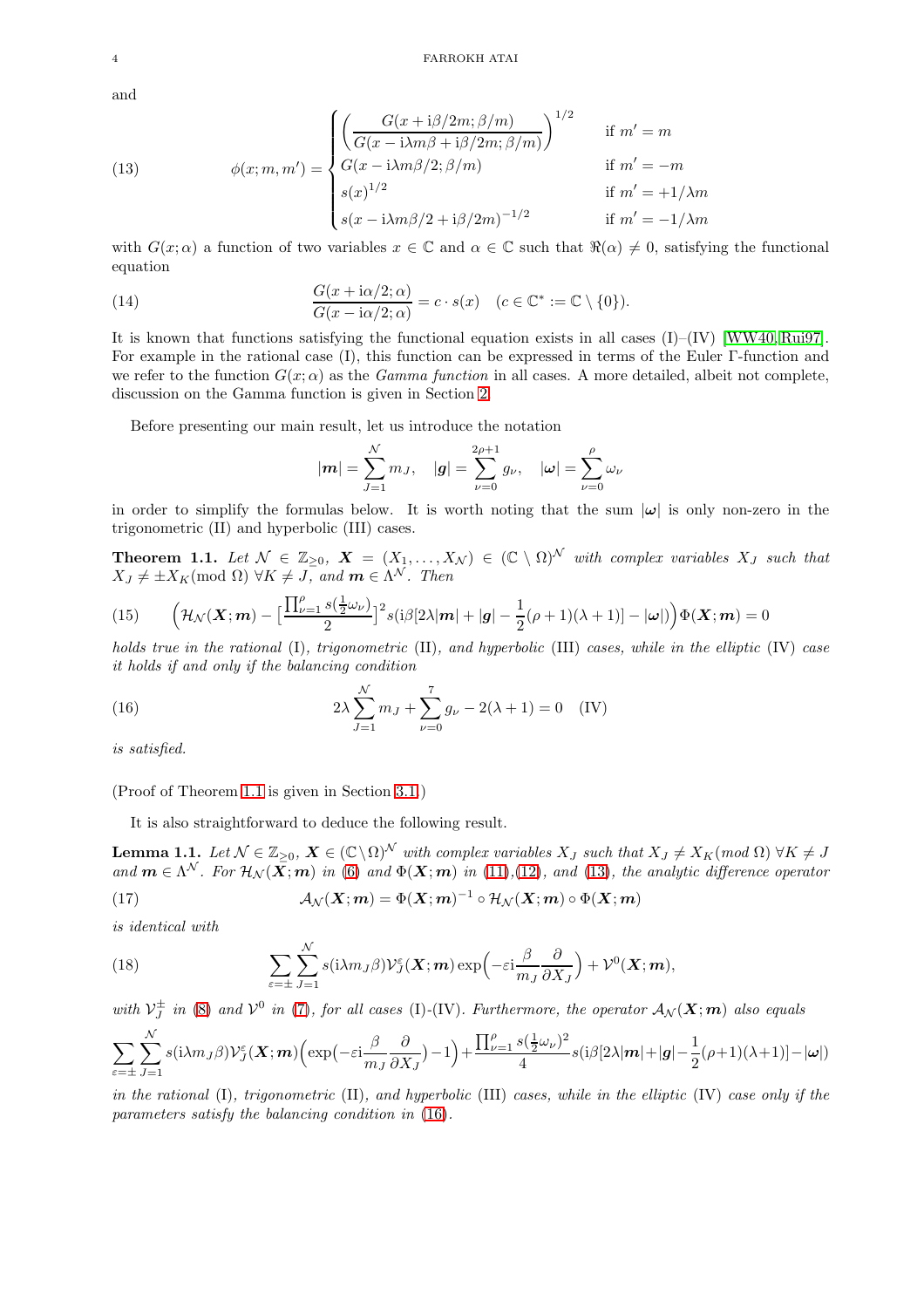(Proof of Lemma [1.1](#page-3-3) is given in Section [3.2.](#page-11-0))

The source identity implies various interesting identities as special cases, which we will discuss in Section [4.](#page-12-1) Among these identities, we find the known kernel function identities for the Koornwinder-van Diejen operators; see Corollaries [4.2](#page-13-0) and [4.3.](#page-14-0) The most general of these identities is for the deformed van Diejen operators in [\(3\)](#page-1-2): The operator  $H_{N,\tilde{N}}(\boldsymbol{x}, \tilde{\boldsymbol{x}}; \boldsymbol{g}, \lambda, \beta)$  (3) is obtained in the special case where  $\mathcal{N} = N + \tilde{N}$  $(N, \tilde{N} \in \mathbb{Z}_{>0})$  and

<span id="page-4-3"></span>(19) 
$$
(m_J, X_J) = \begin{cases} (1, x_J) & \text{for } J = 1, ..., N \\ (-1/\lambda, \tilde{x}_{J-N}) & \text{for } J - N = 1, ..., \tilde{N} \end{cases}
$$

in [\(6\)](#page-2-0), while the most general case, given when  $\mathcal{N} = N + \tilde{N} + M + \tilde{M} (N, \tilde{N}, M, \tilde{M} \in \mathbb{Z}_{>0})$  and

<span id="page-4-4"></span>(20) 
$$
(m_J, X_J) = \begin{cases} (1, x_J) & \text{for } J = 1, ..., N \\ (-1/\lambda, \tilde{x}_{J-N}) & \text{for } J - N = 1, ..., \tilde{N} \\ (-1, y_{J-N-\tilde{N}}) & \text{for } J - N - \tilde{N} = 1, ..., M \\ (+1/\lambda, \tilde{y}_{J-N-\tilde{N}-M}) & \text{for } J - N - \tilde{N} - M = 1, ..., \tilde{M} \end{cases}
$$

in [\(15\)](#page-3-4), yields a kernel function identity for a pair of deformed Koornwinder-van Diejen operators; see Corollary [4.6.](#page-16-0)

<span id="page-4-0"></span>The plan of the paper is as follows: We start by recalling the Gamma functions used in this paper in Section [2.](#page-4-0) The proof of Theorem [1.1](#page-3-0) and Lemma [1.1](#page-3-3) is given in Section [3.](#page-6-0) In Section [4,](#page-12-1) we state the various special cases of Theorem [1.1,](#page-3-0) including kernel function identities. We conclude with some remarks in Section [5.](#page-17-7)

### 2. On the Gamma functions

In this Section, we collect the definitions needed for the Gamma functions used in this paper. For a more detailed discussion, we refer the reader to, for example, [\[Rui97,](#page-18-14) [KNS09\]](#page-17-6). The Gamma functions  $G(x; \alpha)$  are defined by [\(14\)](#page-3-5), but this functional equation [\(14\)](#page-3-5) does not have a unique solution. Let us illustrate this with a simple example: Suppose that  $G(x; \alpha)$  satisfies [\(14\)](#page-3-5), then the function  $Q(\sinh(2\pi x/\alpha))G(x; \alpha)$  also satisfies [\(14\)](#page-3-5) for any meromorphic function  $Q(x)$  due to the periodicity of the sinh-function. More generally,  $G(x; \alpha)$  is only defined up to multiplication by any i $\alpha$ -periodic function. We refer to such functions as quasiconstants. The issue of how to fix the quasi-constant was addressed by Ruijsenaars in [\[Rui97\]](#page-18-14) with the construction of so-called minimal solutions. As such, we restrict our attention to particular solutions of [\(14\)](#page-3-5). We wish to stress that although quasi-constants do not affect the difference equation [\(14\)](#page-3-5), they can alter the analytical properties of the Gamma function, and by extension the kernel functions, to a large extent.

Furthermore, it is worth noting that if  $G_1(x; \alpha)$  is a functions satisfying [\(14\)](#page-3-5), then function  $G_2(x; \alpha)$  =  $G_1(-x; -\alpha)$  also satisfies [\(14\)](#page-3-5), but for a different constant c, as can be checked using (14). These two solutions of [\(14\)](#page-3-5) will not necessarily only differ by a quasi-constant. Suppose then that there is a non-zero meromorphic function  $G_1(x; \alpha)$  for  $\Re(\alpha) > 0$ , then it is clear that the function  $G_2$  is defined for  $\Re(\alpha) < 0$ and as such is a different extensions of the Gamma function. We refer the reader to [\[AHL14,](#page-17-8) Appendix A] for a more detailed discussion. Following [\[AHL14\]](#page-17-8), we define our Gamma function  $G(x; \alpha)$  for  $\Re(\alpha) \neq 0$  by

(21) 
$$
G(x; \alpha) = \begin{cases} G_1(x; \alpha) & \text{for } \Re(\alpha) > 0 \\ G_2(x; \alpha) & \text{for } \Re(\alpha) < 0, \end{cases}
$$

and give the  $G_1$  Gamma functions that satisfy [\(14\)](#page-3-5) for  $\Re(\alpha) > 0$  explicitly at the end of this section. It is then clear that the Gamma function  $G(x; \alpha)$  satisfies

(22) 
$$
G(x; -\alpha) = G(-x; \alpha) \quad (\Re(\alpha) \neq 0).
$$

<span id="page-4-2"></span>We then finish this section by giving<sup>[4](#page-4-1)</sup> the  $G_1$  functions that satisfy [\(14\)](#page-3-5) for  $\Re(\alpha) > 0$ .

<span id="page-4-1"></span><sup>&</sup>lt;sup>4</sup>These Gamma functions are the same as those Gamma functions used in [\[AHL14\]](#page-17-8).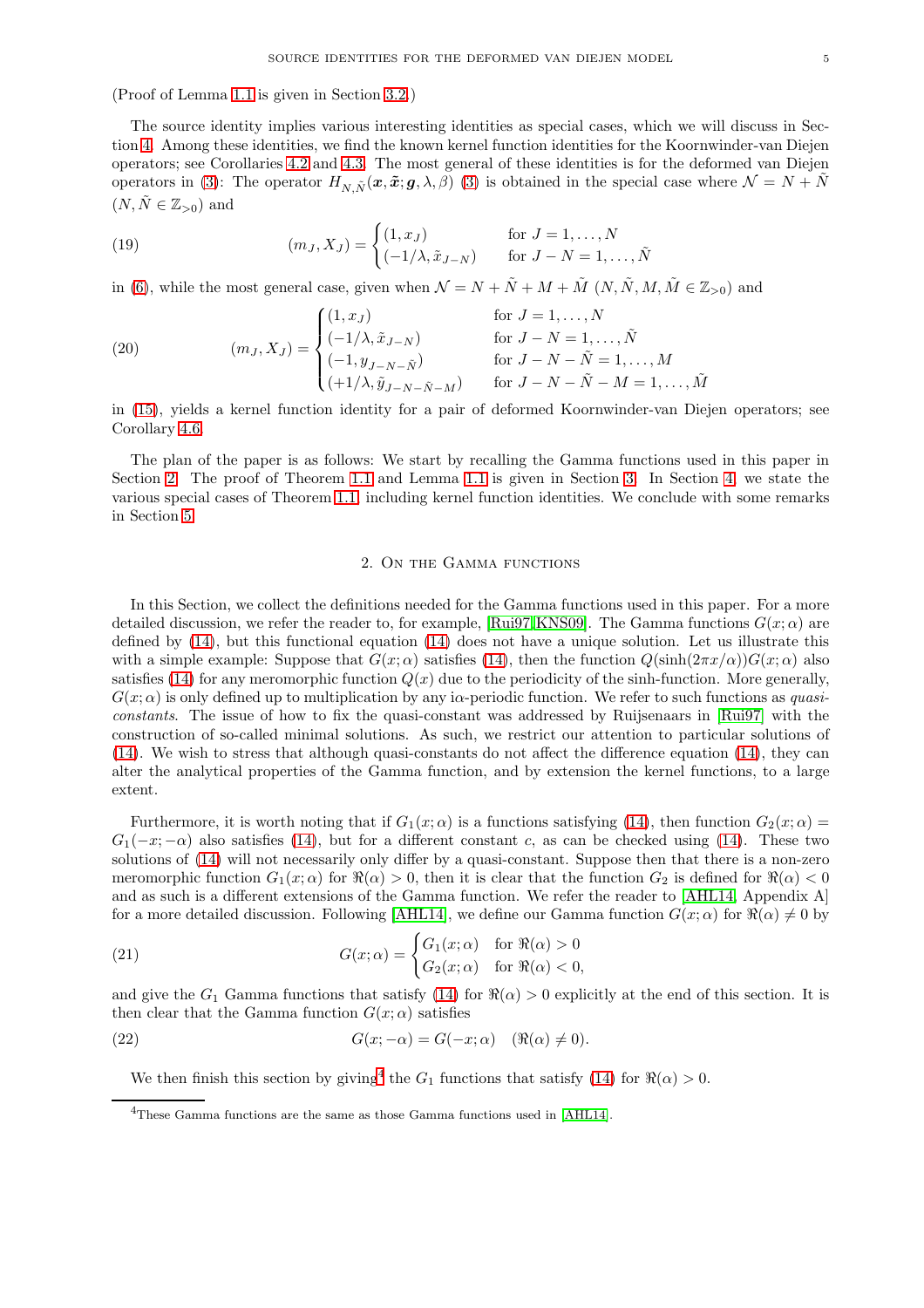$$
\Gamma(x) = \frac{1}{x} \prod_{n \in \mathbb{Z}_{>0}} \frac{(1 - 1/n)^x}{1 + x/n}
$$

for all complex  $x \in \mathbb{C} \setminus \mathbb{Z}_{\leq 0}$  [\[WW40\]](#page-18-8), satisfies the difference equation

$$
\Gamma(x+1) = x\Gamma(x).
$$

In the rational case, we have that

$$
G_1(x; \alpha) = \Gamma(1/2 + x/\mathrm{i}\alpha)
$$

satisfies [\(14\)](#page-3-5) with  $c = 1/i\alpha$ . In this case, it is clear that  $G_1(x; -\alpha) = G_1(-x; \alpha)$  holds without our restriction [\(22\)](#page-4-2).

2.2. Trigonometric (II) case. A standard choice for the trigonometric Gamma function is given by [\[Rui97\]](#page-18-14)

$$
G_{\rm R}(r,\alpha;x) = \prod_{n \in \mathbb{Z}_{>0}} (1 - e^{-r\alpha(2n-1)} e^{2irx})^{-1} \quad (r, \Re(\alpha) > 0)
$$

which satisfies the functional equation

$$
\frac{G_{\rm R}(r,\alpha;x+i\alpha/2)}{G_{\rm R}(r,\alpha;x-i\alpha/2)} = (1 - e^{2irx}).
$$

We then define the  $G_1$  function as

$$
G_1(x; \alpha) = \exp(-rx^2/2\alpha)G_R(r, \alpha; x) \quad (r, \Re(\alpha) > 0)
$$

which satisfies [\(14\)](#page-3-5) for  $c = -2ir$ .

2.3. Hyperbolic (III) case. A standard choice for the hyperbolic Gamma function is given by [\[Rui97\]](#page-18-14)

$$
G_{\mathcal{R}}(a,\alpha;x) = \exp\Bigl(\int_0^\infty \frac{dy}{y} \Bigl(\frac{\sin(2xy)}{2\sinh(ay)\sinh(\alpha y)} - \frac{x}{a\alpha y}\Bigr)\Bigr) \quad (|\Im(x)| < \Re(a+\alpha)/2, \Re(a), \Re(\alpha) > 0),
$$

which satisfies the functional equation

$$
\frac{G_{\rm R}(a,\alpha;x+i\alpha/2)}{G_{\rm R}(a,\alpha;x-i\alpha/2)}=2\cosh(\pi x/a).
$$

We then define

$$
G_1(x; \alpha) = G_{\rm R}(a, \alpha; x - \mathrm{i}a/2) \quad (|\Im(x) - \mathrm{i}a/2| < \Re(a + \alpha)/2)
$$
\nwhich satisfies (14) with  $c = -2\pi i/a$ .

2.4. Elliptic (IV) case. A standard choice for the elliptic Gamma function is given by [\[Rui97\]](#page-18-14)

$$
G_{\rm R}(r, a, \alpha; x) = \prod_{n,m \in \mathbb{Z}_{>0}} \frac{(1 - e^{-ra(2n-1)}e^{-r\alpha(2m-1)}e^{-2irx})}{(1 - e^{-ra(2n-1)}e^{-r\alpha(2m-1)}e^{2irx})} \quad (r, \Re(a), \Re(\alpha) > 0)
$$

which satisfies the functional equation

$$
\frac{G_{\rm R}(r, a, \alpha; x + i\alpha/2)}{G_{\rm R}(r, a, \alpha; x - i\alpha/2)} = \prod_{n \in \mathbb{Z}_{>0}} (1 - e^{-ra(2n-1)}e^{-2irx}) (1 - e^{-ra(2n-1)}e^{2irx}) \quad (r, \Re(a) > 0).
$$

Recalling that the (odd) Jacobi theta function has the product representation [\[WW40\]](#page-18-8)

<span id="page-5-0"></span>(23) 
$$
\vartheta_1(rx|\tau) = 2e^{\frac{1}{4}i\pi\tau} \sin(rx) \prod_{n \in \mathbb{Z}_{>0}} (1 - e^{2i\pi n\tau})(1 - e^{2i\pi n\tau} \cos(2rx) + e^{4i\pi n\tau}) \quad (\Im(\tau) > 0),
$$

we then define

$$
G_1(x; \alpha) = \exp(-rx^2/2\alpha)G_R(r, a, \alpha; x - i\alpha/2)
$$

which satisfies [\(14\)](#page-3-5) for

$$
c = -ie^{\frac{1}{4}ra} \prod_{n \in \mathbb{Z}_{>0}} (1 - e^{-2rna})^{-1}.
$$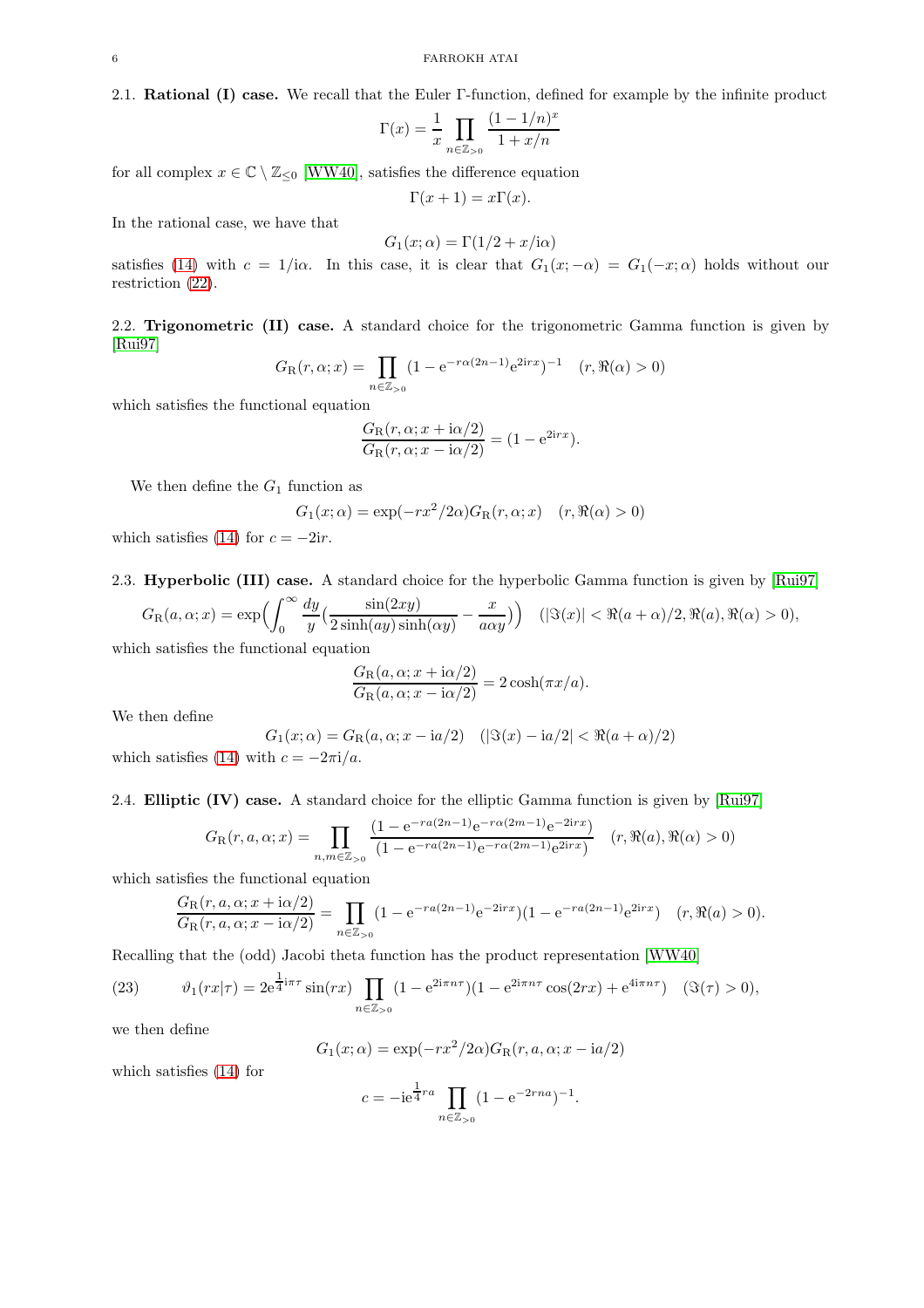## 3. Proof of main results

<span id="page-6-0"></span>Before giving the proof of the source identity, and subsequent results, we need the following key functional identity.

<span id="page-6-2"></span>**Lemma 3.1.** Let  $\mathcal{N} \in \mathbb{Z}_{\geq 0}$ ,  $\mathbf{X}, \mathbf{m}, \mathbf{a} \in \mathbb{C}^{\mathcal{N}}$ ,  $\gamma \in \mathbb{C}$  such that  $\Im(\gamma) \neq 0$ ,  $\mathbf{c} = (c_0, \ldots, c_{\rho}), \mathbf{d} = (d_0, \ldots, d_{\rho}) \in$  $\mathbb{C}^{\rho+1}$  be (mod  $\Omega$ ) distinct complex numbers, and  $\mathbf{n} = (n_0, \ldots, n_{2\rho+1}) \in \mathbb{C}^{2\rho+2}$  with  $s(x)$ ,  $\rho$ , and  $\omega =$  $(\omega_0, \ldots, \omega_\rho)$  as defined above. Then

<span id="page-6-1"></span>
$$
\sum_{\varepsilon=\pm} \sum_{J=1}^{N} s(\gamma m_{J}) \prod_{\delta=\pm} \prod_{K\neq J}^{N} \frac{s(X_{J} + \delta X_{K} + \varepsilon(a_{J} - a_{K} - \gamma m_{K}))}{s(X_{J} + \delta X_{K} + \varepsilon(a_{J} - a_{K}))}
$$
\n
$$
\cdot \prod_{\nu=0}^{\rho} \frac{s(\varepsilon X_{J} - \frac{1}{2}\gamma m_{J} - \frac{1}{2}\omega_{\nu})s(\varepsilon X_{J} + a_{J} - c_{\nu} - \frac{1}{2}\omega_{\nu} - n_{\nu})s(\varepsilon X_{J} + a_{J} - d_{\nu} - \frac{1}{2}\omega_{\nu} - n_{\nu+\rho+1})}{s(\varepsilon X_{J} - \frac{1}{2}\omega_{\nu})s(\varepsilon X_{J} + a_{J} - c_{\nu} - \frac{1}{2}\omega_{\nu})s(\varepsilon X_{J} + a_{J} - d_{\nu} - \frac{1}{2}\omega_{\nu})}
$$
\n
$$
-\sum_{\nu=0}^{\rho} \left\{ \left( \prod_{\delta=\pm} \prod_{j=1}^{N} \frac{s(\delta X_{J} + \frac{1}{2}\omega_{\nu} + c_{\nu} - a_{J} - \gamma m_{J})}{s(\delta X_{J} + \frac{1}{2}\omega_{\nu} + c_{\nu} - a_{J})} \right) \frac{\prod_{\mu=0}^{\rho} s(\frac{1}{2}(\omega_{\nu} - \omega_{\mu}) + c_{\nu} - c_{\mu} - n_{\mu})}{\prod_{\mu\neq\nu}^{\rho} s(\frac{1}{2}(\omega_{\nu} - \omega_{\mu}) + c_{\nu} - c_{\mu})}
$$
\n
$$
\cdot \left( \prod_{\mu=0}^{\rho} \frac{s(\frac{1}{2}(\omega_{\nu} - \omega_{\mu}) + c_{\nu} - d_{\mu} - n_{\mu+\rho+1})}{s(\frac{1}{2}(\omega_{\nu} - \omega_{\mu}) + c_{\nu} - d_{\mu})} \right) + \left( \prod_{\delta=\pm} \prod_{j=1}^{N} \frac{s(\delta X_{J} + \frac{1}{2}\omega_{\nu} + d_{\nu} - a_{J} - \gamma m_{J})}{s(\delta X_{J} + \frac{1}{2}\omega_{\nu} + d_{
$$

holds as an identity for a meromorphic function in  $X$  in the rational (I), trigonometric (II), and hyperbolic (III) cases. In the elliptic (IV) case, [\(24\)](#page-6-1) holds true if and only if the relation

<span id="page-6-3"></span>(25) 
$$
2\gamma \sum_{J=1}^{N} m_J + \sum_{\nu=0}^{7} n_{\nu} = 0 \quad (IV)
$$

is satisfied.

It is not clear to us whether the result in Lemma [3.1](#page-6-2) can be found in the literature. A similar identity was used in [\[Rui09b\]](#page-18-15) and [\[KNS09\]](#page-17-6) to prove the kernel function identity for the the van Diejen operator [\(1\)](#page-0-2). It is also possible that [\(24\)](#page-6-1) can be obtained from the determinant identities of type BC [\[Mas13,](#page-18-16) [KMN16\]](#page-17-9). As this is a key Lemma for our main results, we proceed to give a short proof using Liouville's Theorem.

*Proof of Lemma [3.1.](#page-6-2)* Consider the l.h.s. of [\(24\)](#page-6-1) as a function of  $X_1$  (say) by fixing all the other variables to generic values. It is then clear that this function has simple poles determined by the zeroes of the s-functions in the denominators. Computing the residues at these points, we find that they all cancel in the rational (I), trigonometric (II), and hyperbolic (III) cases and that the l.h.s. of [\(24\)](#page-6-1) is an entire function of  $X_1$ . We also find that the function is bounded as  $X_1 \to \infty$  (I),  $X_1 \to -i\infty$  (II), and  $X_1 \to \infty$  (III) respectively. By Liouville's Theorem, we have that this function is a constant in  $X_1$  (say) in the rational (I), trigonometric  $(II)$ , and hyperbolic  $(III)$  cases. Since the l.h.s. of  $(24)$  is invariant under any permutations of the  $X_J$ -variables, we have that the l.h.s. of [\(24\)](#page-6-1) is a constant in all these cases. Taking suitable limits of the variables (same as the  $X_1$  limits above) yields the r.h.s. of [\(24\)](#page-6-1) for the rational (I), trigonometric (II), and hyperbolic (III) cases.

For the elliptic (IV) case, let us express the l.h.s. of [\(24\)](#page-6-1) as

$$
\sum_{J=1}^{N} s(\gamma m_J)(C_J^+(X_1) + C_J^-(X_1)) - \sum_{\nu=0}^{3} C_{\nu}^0(X_1),
$$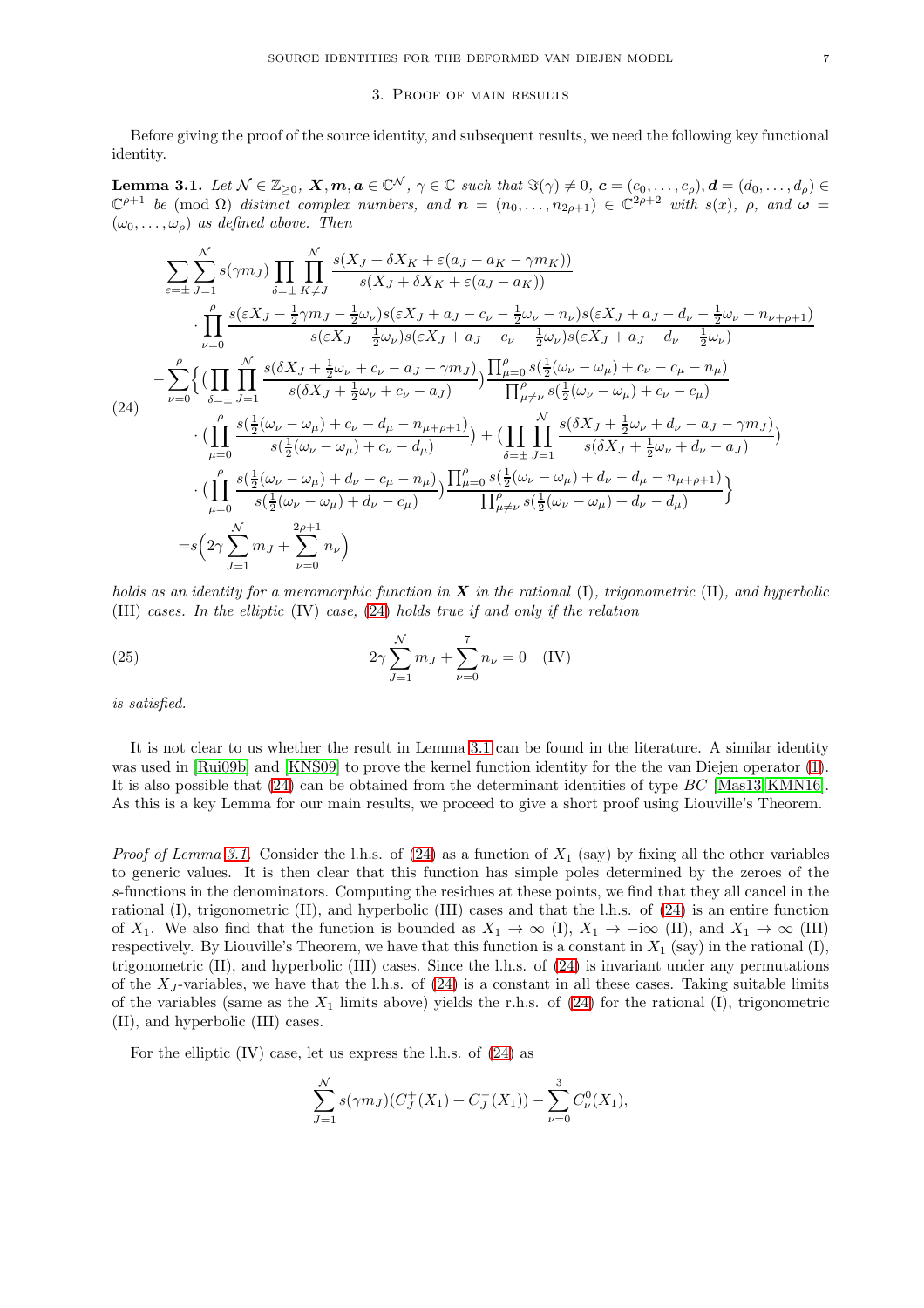where we suppress the dependence on the other variables and parameters. By straightforward calculations, using [\(5\)](#page-2-5), we find that  $C_{\nu}^{0}$  and  $C_{J}^{\pm}$ , for  $J = 2, \ldots, \mathcal{N}$ , are elliptic functions of  $X_1$  while

$$
C_1^{\pm}(X_1 + \omega_{\mu}) = \exp(\mp 2ir\xi_{\mu}(2\gamma \sum_{J=1}^{N} m_J + \sum_{\nu=0}^{7} n_{\nu})) C_1^{\pm}(X_1) \quad (\mu = 0, \dots, 3).
$$

Imposing the balancing condition [\(25\)](#page-6-3), we find by straightforward calculations that all the residues vanish and that the l.h.s. of [\(24\)](#page-6-1) is therefore an elliptic function without any poles and thus a constant. Taking the limit  $X_1 \to 0$ , we find that this constant is zero, which equals the r.h.s. of [\(24\)](#page-6-1) under [\(25\)](#page-6-3).

### <span id="page-7-0"></span>3.1. Proof of Theorem [1.1.](#page-3-0) We are now in a position to prove the main Theorem.

*Proof of Theorem [1.1.](#page-3-0)* Assuming, for now, that there exists a non-zero meromorphic function  $\Phi(X; m)$ that satisfies an eigenvalue equation for the operator in [\(6\)](#page-2-0), we make the ansatz in [\(11\)](#page-2-1) and compute

<span id="page-7-3"></span>
$$
(26) \quad \mathcal{H}_{\mathcal{N}}(\mathbf{X};\mathbf{m})\Phi(\mathbf{X};\mathbf{m}) = \left[\mathcal{V}^{0}(\mathbf{X};\mathbf{m}) + \sum_{\varepsilon=\pm} \sum_{J=1}^{N} s(i\lambda m_{J}\beta) \right]
$$

$$
\cdot \left(\frac{\prod_{\nu=0}^{2\rho+1} s(\varepsilon X_{J} - id_{\nu,J}\beta)s(-\varepsilon X_{J} + i\beta/m_{J} - id_{\nu,J}\beta)}{s(2\varepsilon X_{J})s(2\varepsilon X_{J} - i\beta/m_{J})s(-2\varepsilon X_{J} + 2i\beta/m_{J})s(-2\varepsilon X_{J} + i\beta/m_{J})}\right)^{\frac{1}{2}} \frac{\psi(X_{J} - i\varepsilon\beta/m_{J};m_{J})}{\psi(X_{J};m_{J})}
$$

$$
\cdot \prod_{\delta=\pm} \prod_{K
$$
\cdot \frac{\phi(X_{J} + \delta X_{K} - \varepsilon i\beta/m_{J};m_{J},m_{K})\phi(-X_{J} + \delta X_{K} + \varepsilon i\beta/m_{J};m_{J},m_{K})}{\phi(X_{J} + \delta X_{K};m_{J},m_{K})\phi(-X_{J} + \delta X_{K};m_{J},m_{K})}\right\}
$$

$$
\cdot \prod_{\delta=\pm} \prod_{K>J} \left\{\left(f_{\varepsilon}(X_{J} + \delta X_{K};m_{J},m_{K})f_{-\varepsilon}(X_{J} + \delta X_{K} - i\varepsilon\beta/m_{J};m_{J},m_{K})\right)^{\frac{1}{2}}\right\} \frac{\psi(X_{J} + \delta X_{K} - \varepsilon i\beta/m_{J};m_{K},m_{J})}{\psi(X_{J} + \delta X_{K};m_{K},m_{J})\phi(-X_{J} + \delta X_{K};m_{K},m_{J})}\right\} \left[\Phi(\mathbf{X};\mathbf{m}).
$$
$$

We then determine the functions  $\psi(x;m)$  and  $\phi(x;m,m')$   $(m,m' \in \Lambda)$  such that we can apply the results of Lemma [3.1.](#page-6-2) Let us start by determining the functions  $\phi(x; m, m')$  such that they satisfy the relations

<span id="page-7-1"></span>(27a) 
$$
\prod_{\delta=\pm} f_{\pm}(X_J + \delta X_K; m_J, m_K)^{\frac{1}{2}} f_{\mp}(X_J + \delta X_K \mp i\beta/m_J; m_J, m_K)^{\frac{1}{2}}
$$

$$
\cdot \frac{\phi(X_J + \delta X_K \mp \beta/m_J; m_J, m_K)\phi(-X_J + \delta X_K \pm \beta/m_J; m_J, m_K)}{\phi(X_J + \delta X_K; m_J, m_K)\phi(-X_J + \delta X_K; m_J, m_K)}
$$

$$
= \prod_{\delta=\pm} \frac{s(X_J + \delta X_K + \varepsilon(a_J - a_K - \gamma m_K))}{s(X_J + \delta X_K + \varepsilon(a_J - a_K))} \quad (\varepsilon = \pm)
$$

for  $K < J$  and

<span id="page-7-2"></span>(27b) 
$$
\prod_{\delta=\pm} f_{\pm}(X_J + \delta X_K; m_J, m_K)^{\frac{1}{2}} f_{\mp}(X_J + \delta X_K \mp i\beta/m_J; m_J, m_K)^{\frac{1}{2}}
$$

$$
\frac{\phi(X_J + \delta X_K \mp \beta/m_J; m_K, m_J)\phi(-X_J + \delta X_K \pm \beta/m_J; m_K, m_J)}{\phi(X_J + \delta X_K; m_K, m_J)\phi(-X_J + \delta X_K; m_K, m_J)}
$$

$$
= \prod_{\delta=\pm} \frac{s(X_J + \delta X_K + \varepsilon(a_J - a_K - \gamma m_K))}{s(X_J + \delta X_K + \varepsilon(a_J - a_K))} \quad (\varepsilon = \pm)
$$

for  $K > J$ , for suitable constants  $\gamma$  and  $\boldsymbol{a}$  to be determined. Also, assume that  $a_J = a(m_J)$   $(J = 1, \ldots, \mathcal{N})$ for some function  $a(m)$ . We proceed by considering the conditions [\(27a\)](#page-7-1) and [\(27b\)](#page-7-2) in the different cases where  $(m_J, m_K) = (m, m), (m, -m), (m, +1/\lambda m)$ , and  $(m, -1/\lambda m)$  for all  $m \in \Lambda$ .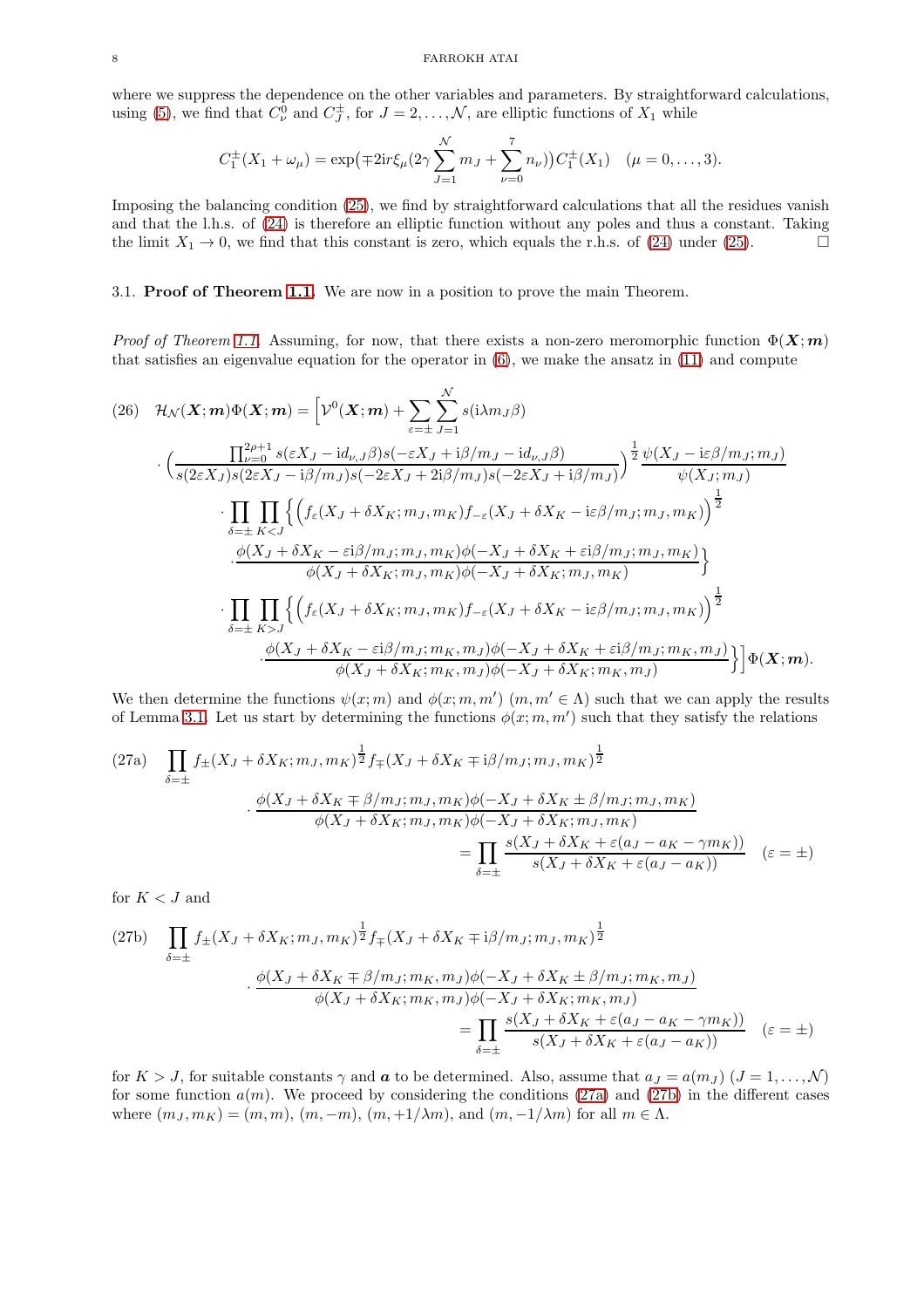When  $(m_J, m_K) = (m, m)$ , then both [\(27a\)](#page-7-1) and [\(27b\)](#page-7-2) become

$$
(28) \frac{\phi(X_J + \delta X_K \mp \mathrm{i}\beta/2m; m, m)\phi(-X_J + \delta X_K \pm \beta/2m; m, m)}{\phi(X_J + \delta X_K \pm \mathrm{i}\beta/2m; m, m)\phi(-X_J + \delta X_K \mp \mathrm{i}\beta/2m; m, m)} =
$$
\n
$$
\prod_{\delta=\pm} \frac{s(X_J + \delta X_K \pm \mathrm{i}\beta/2m - \varepsilon\gamma m)}{s(X_J + \delta X_K \pm \mathrm{i}\beta/2m)} \Big(\frac{s(X_J + \delta X_K \pm \mathrm{i}\beta/2m)s(X_J + \delta X_K \mp \mathrm{i}\beta/2m)}{s(X_J + \delta X_K \pm \mathrm{i}\beta/2m + \mathrm{i}\lambda m\beta)s(X_J + \delta X_K \mp \mathrm{i}\beta/2m \pm \mathrm{i}\lambda m\beta)}\Big)^{\frac{1}{2}},
$$

by shifting the  $X_J$  variable by  $\pm i\beta/2m$ . The choice

<span id="page-8-0"></span>(29) 
$$
\varepsilon = \pm, \quad \gamma = i\lambda\beta
$$

reduces the equations to

(30) 
$$
\prod_{\delta=\pm} \frac{\phi(X_J + \delta X_K \mp i\beta/2m; m, m)\phi(-X_J + \delta X_K \pm i\beta/2m; m, m)}{\phi(X_J + \delta X_K \pm i\beta/2m; m, m)\phi(-X_J + \delta X_K \mp i\beta/2m; m, m)}
$$

$$
= \prod_{\delta=\pm} \left(\frac{s(X_J + \delta X_K \mp i\beta/2m)s(X_J + \delta X_K \pm i\beta/2m \mp i\lambda m\beta)}{s(X_J + \delta X_K \pm i\beta/2m)s(X_J + \delta X_K \mp i\beta/2m \pm i\lambda m\beta)}\right)^{\frac{1}{2}}
$$

which have the common solution  $\phi(x; m, m)$  in [\(13\)](#page-3-1).

When  $(m_J, m_K) = (m, -m)$  for  $m \in \Lambda$ , then [\(27a\)](#page-7-1) and [\(27b\)](#page-7-2), using [\(29\)](#page-8-0), become

$$
\prod_{\delta=\pm} \frac{\phi(X_J + \delta X_K \mp \mathrm{i}\beta/2m; m, -m)\phi(-X_J + \delta X_K \pm \mathrm{i}\beta/2m; m, -m)}{\phi(X_J + \delta X_K \pm \mathrm{i}\beta/2m; m, -m)\phi(-X_J + \delta X_K \mp \mathrm{i}\beta/2m; m, -m)}
$$
\n
$$
= \prod_{\delta=\pm} \frac{s(X_J + \delta X_K \pm (a(m) - a(-m)) \pm \beta/2m \pm \mathrm{i}\lambda m\beta)}{s(X_J + \delta X_K \pm (a(m) - a(-m)) \pm \beta/2m)}
$$

by shifting the  $X_J$  variable by  $\pm i\frac{\beta}{2m}$ . (Note that the functions  $f_{\pm}$  in [\(6\)](#page-2-0) satisfy  $f_{\pm}(x;m,m')f_{\mp}(x\mp i\beta/m;m,m')=1$  when  $m'=-m$  or  $m'=+1/\lambda m$  for all  $m \in \Lambda$ .) Choosing (31)  $a(m) - a(-m) = -i\beta/2m - i\lambda m\beta/2 \quad (\forall m \in \Lambda),$ 

yields that  $\phi(x; m, -m)$  should satisfy the difference equations

<span id="page-8-1"></span>(32)  
\n
$$
\prod_{\delta=\pm} \frac{\phi(X_J + \delta X_K \mp i\beta/2m; m, -m)\phi(-X_J + \delta X_K \pm i\beta/2m; m, -m)}{\phi(X_J + \delta X_K \pm i\beta/2m; m, -m)\phi(-X_J + \delta X_K \mp i\beta/2m; m, -m)} = \prod_{\delta=\pm} \frac{s(X_J + \delta X_K \pm i\lambda m\beta/2)}{s(X_J + \delta X_K \mp i\lambda m\beta/2)},
$$

which have a common solution given by  $\phi(x; m, -m)$  in [\(13\)](#page-3-1). To see this more clearly, we can consider the upper sign, that is '−' for '∓' and '+' for '±', in [\(32\)](#page-8-1) and note that the right hand side can be written as

<span id="page-8-2"></span>
$$
\prod_{\delta=\pm} \frac{s(-X_J + \delta X_K - i\lambda m\beta/2)}{s(X_J + \delta X_k - i\lambda m\beta/2)}.
$$

Then it is a straightforward check to see that  $\phi(x; m, -m)$  in [\(13\)](#page-3-1) satisfies both difference equations.

When  $(m_J, m_K) = (m, +1/\lambda m)$  for  $m \in \Lambda$ , then [\(27a\)](#page-7-1) and [\(27b\)](#page-7-2), using [\(29\)](#page-8-0), become

$$
\prod_{\delta=\pm} \frac{\phi(X_J + \delta X_K \mp \mathrm{i}\beta/2m; m, 1/\lambda m)\phi(-X_J + \delta X_K \pm \mathrm{i}\beta/2m; m, 1/\lambda m)}{\phi(X_J + \delta X_K \pm \mathrm{i}\beta/2m; m, 1/\lambda m)\phi(-X_J + \delta X_K \mp \mathrm{i}\beta/2m; m, 1/\lambda m)}
$$
\n
$$
= \prod_{\delta=\pm} \frac{s(X_J + \delta X_K \pm (a(m) - a(1/\lambda m)) \mp \mathrm{i}\beta/2m)}{s(X_J + \delta X_K \pm (a(m) - a(1/\lambda m)) \pm \mathrm{i}\beta/2m)}
$$

and

$$
\prod_{\delta=\pm} \frac{\phi(X_J + \delta X_K \mp \mathrm{i}\lambda m\beta/2; m, 1/\lambda m)\phi(-X_J + \delta X_K \pm \mathrm{i}\lambda m\beta/2; m, 1/\lambda m)}{\phi(X_J + \delta X_K \pm \mathrm{i}\lambda m\beta/2; m, 1/\lambda m)\phi(-X_J + \delta X_K \mp \mathrm{i}\lambda m\beta/2; m, 1/\lambda m)} = \prod_{\delta=\pm} \frac{s(X_J + \delta X_K \pm (a(1/\lambda m) - a(m)) \mp \mathrm{i}\lambda m\beta/2)}{s(X_J + \delta X_K \pm (a(1/\lambda m) - a(m)) \pm \mathrm{i}\lambda m\beta/2)},
$$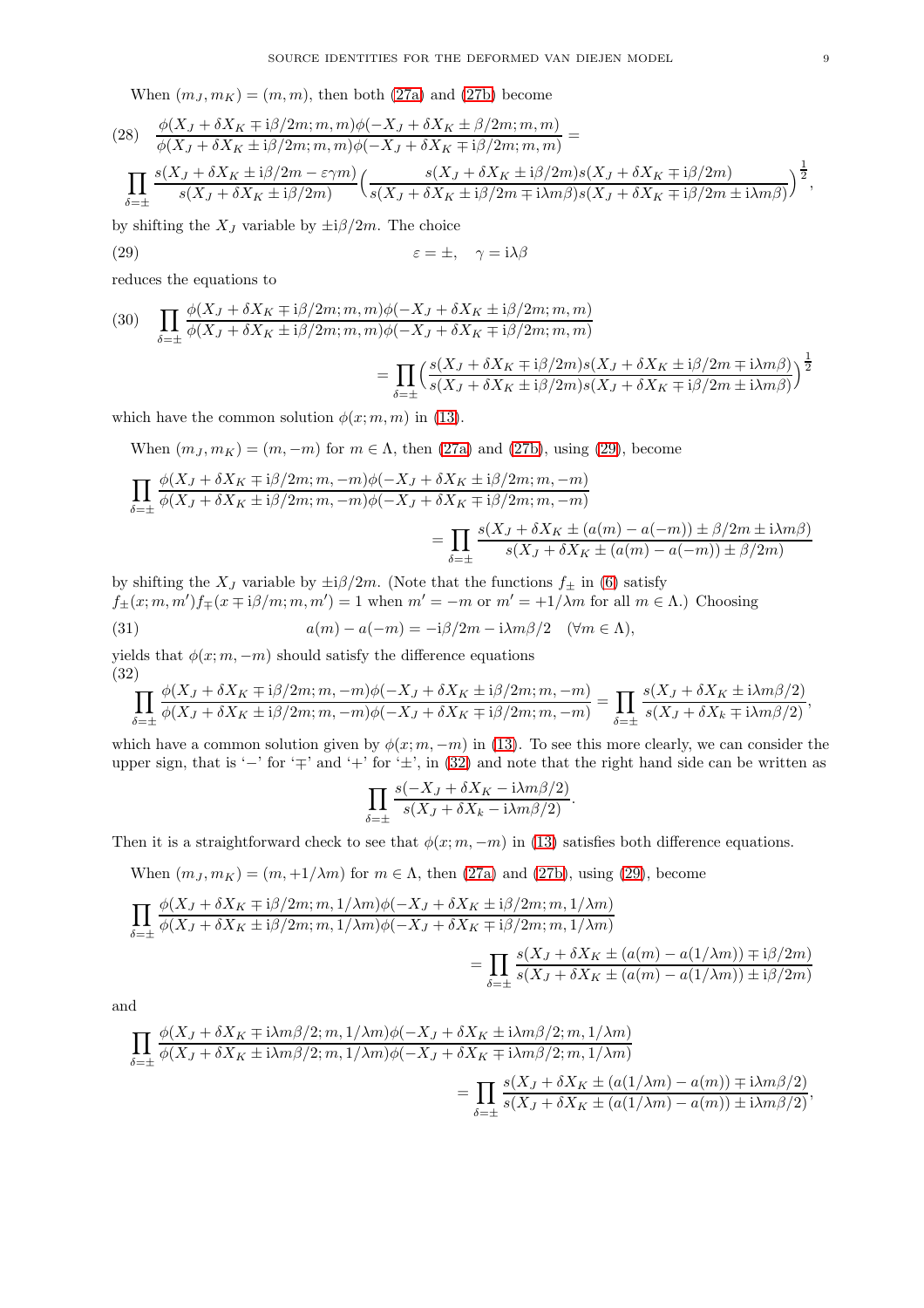respectively. (The relations is obtained by shifting the  $X_J$  variable by  $\pm i\beta/2m$  and changing  $m \to +1/\lambda m$ in [\(27b\)](#page-7-2).) The choice

(33) 
$$
a(m) - a(1/\lambda m) = 0 \quad (\forall m \in \Lambda)
$$

simplifies the four cases and allows us to find the common solution  $\phi(x; m, +1/\lambda m)$  in [\(13\)](#page-3-1).

<span id="page-9-0"></span>When  $(m_J, m_K) = (m, -1/\lambda m)$  for  $m \in \lambda$ , then [\(27a\)](#page-7-1) and [\(27b\)](#page-7-2), using [\(29\)](#page-8-0), become

$$
\prod_{\delta=\pm} \frac{\phi(X_J + \delta X_K \mp i\beta/2m; m, -1/\lambda m)\phi(-X_J + \delta X_K \pm i\beta/2m; m, -1/\lambda m)}{\phi(X_J + \delta X_K \pm i\beta/2m; m, -1/\lambda m)\phi(-X_J + \delta X_K \mp i\beta/2m; m, -1/\lambda m)}
$$
\n
$$
= \prod_{\delta=\pm} \frac{s(X_J + \delta X_K \pm (a(m) - a(-1/\lambda m)) \pm 3i\beta/2m)}{s(X_J + \delta X_K \pm (a(m) - a(-1/\lambda m)) \pm i\beta/2m)}
$$
\n
$$
\cdot \left(\frac{s(X_J + \delta X_K \mp i\lambda m\beta/2)s(X_J + \delta X_K \pm i\lambda m\beta/2)}{s(X_J + \delta X_K \mp i\lambda m\beta/2 \pm i\beta/m)s(X_J + \delta X_K \pm i\lambda m\beta/2 \mp i\beta/m)}\right)^{1/2}
$$

and

$$
\prod_{\delta=\pm} \frac{\phi(X_J + \delta X_K \pm i\lambda m\beta/2; m, -1/\lambda m)\phi(-X_J + \delta X_K \mp i\lambda m\beta/2; m, -1/\lambda m)}{\phi(X_J + \delta X_K \mp i\lambda m\beta/2; m, -1/\lambda m)\phi(-X_J + \delta X_K \pm i\lambda m\beta/2)}
$$
\n
$$
= \prod_{\delta=\pm} \frac{s(X_J + \delta X_K \mp (a(m) - a(-1/\lambda m)) \mp 3i\lambda m\beta/2)}{s(X_J + \delta X_K \mp (a(m) - a(-1/\lambda m)) \mp i\lambda m\beta/2)}
$$
\n
$$
\cdot \left(\frac{s(X_J + \delta X_K \pm i\beta/2m)s(X_J + \delta X_K \mp i\beta/2m)}{s(X_J + \delta X_K \pm i\beta/2m \mp i\lambda m\beta)s(X_J + \delta X_K \mp i\beta/2m \pm i\lambda m\beta)}\right)^{\frac{1}{2}},
$$

respectively. Choosing

<span id="page-9-1"></span>(34) 
$$
a(m) - a(-1/\lambda m) = -i\lambda m\beta/2 - i\beta/2m \quad (\forall m \in \Lambda)
$$

reduces the equations to

$$
\begin{split} \prod_{\delta=\pm}\frac{\phi(X_J+\delta X_K\mp {\rm i}\beta/2m;m,-1/\lambda m)\phi(-X_J+\delta X_K\pm {\rm i}\beta/2m;m,-1/\lambda m)}{\phi(X_J+\delta X_K\pm {\rm i}\beta/2m;m,-1/\lambda m)\phi(-X_J+\delta X_K\mp {\rm i}\beta/2m;m,-1/\lambda m)}\\ =\prod_{\delta=\pm}\Bigl(\frac{s(X_J+\delta X_K\pm {\rm i}\lambda m\beta/2)s(X_J+\delta X_K\mp {\rm i}\lambda m\beta/2\pm {\rm i}\beta/m)}{s(X_J+\delta X_K\mp {\rm i}\lambda m\beta/2)s(X_J+\delta X_K\pm {\rm i}\lambda m\beta/2\mp {\rm i}\beta/m)}\Bigr)^{\frac{1}{2}} \end{split}
$$

and

$$
\begin{split} \prod_{\delta=\pm}\frac{\phi(X_J+\delta X_K\pm {\rm i}\lambda m\beta/2;m,-1/\lambda m)\phi(-X_J+\delta X_K\mp {\rm i}\lambda m\beta/2;m,-1/\lambda m)}{\phi(X_J+\delta X_K\mp {\rm i}\lambda m\beta/2;m,-1/\lambda m)\phi(-X_J+\delta X_K\pm {\rm i}\lambda m\beta/2)}\\ =\prod_{\delta=\pm}\Bigl(\frac{s(X_J+\delta X_K\mp {\rm i}\beta/2m)s(X_J+\delta X_K\pm {\rm i}\beta/2m\mp {\rm i}\lambda m\beta)}{s(X_J+\delta X_K\pm {\rm i}\beta/2m)s(X_J+\delta X_K\pm {\rm i}\beta/2m\pm {\rm i}\lambda m\beta)}\Bigr)^{\frac{1}{2}}, \end{split}
$$

which have a common solution given by  $\phi(x; m, -1/\lambda m)$  in [\(13\)](#page-3-1).

<span id="page-9-2"></span>We then find that the function

(35) 
$$
a(m) = -\frac{i\lambda\beta}{4}(m+1/\lambda m) + a_0
$$

satisfies the conditions [\(31\)](#page-8-2), [\(33\)](#page-9-0), and [\(34\)](#page-9-1) for any constant  $a_0 \in \mathbb{C}$ . In the following we set this constant to zero, for simplicity.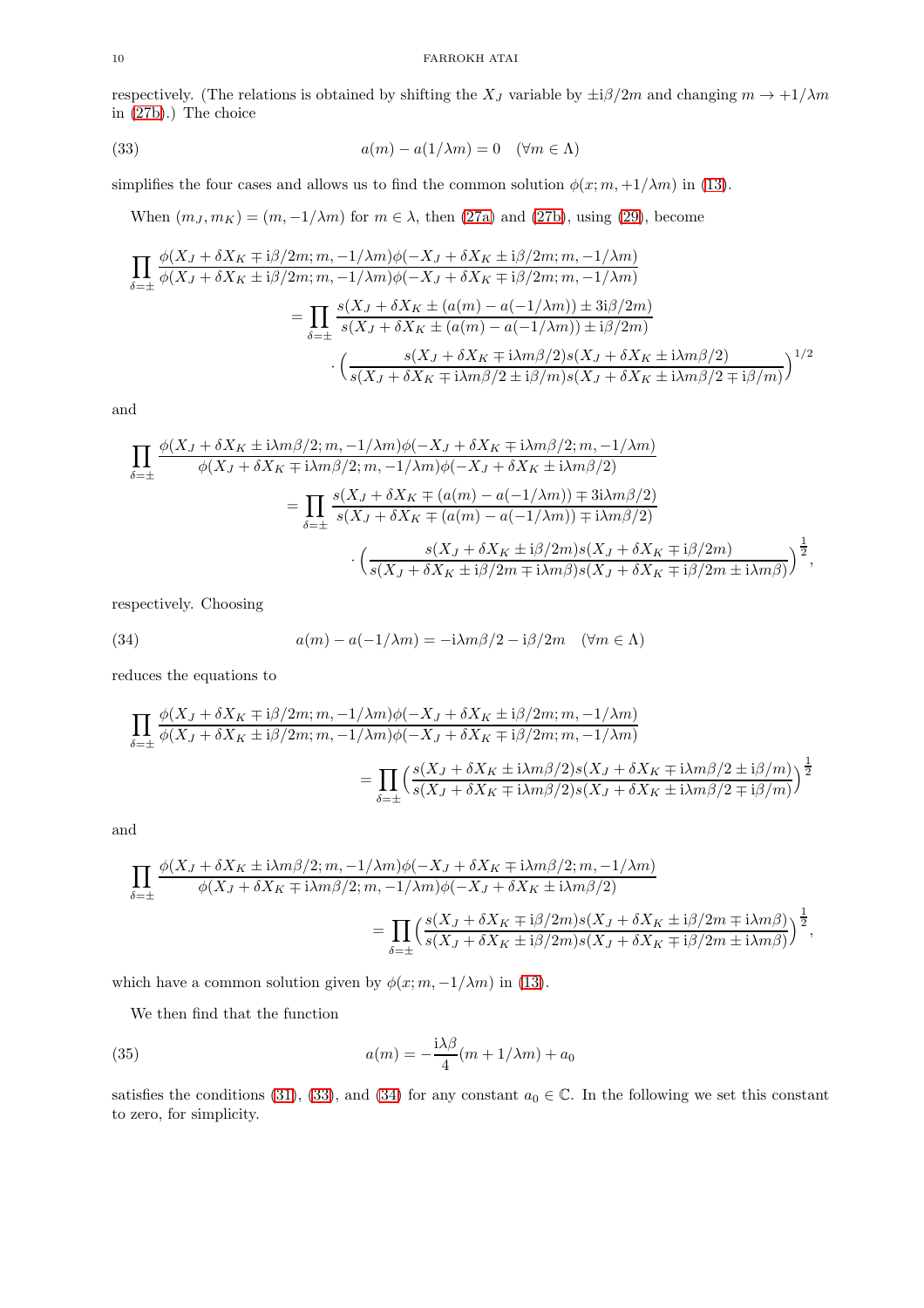Turning our attention to the  $\psi(x; m)$  functions, we find that it should satisfy

<span id="page-10-0"></span>(36) 
$$
\left(\frac{\prod_{\nu=0}^{2\rho+1} s(\pm X + i\beta/2m - id(g_{\nu}, m)\beta)s(\mp X_{J} + i\beta/2m - id(g_{\nu}, m)\beta)}{s(\pm 2X + i\beta/m)s(\pm 2X)s(\mp 2X + i\beta/m)s(\mp 2X)}\right)^{\frac{1}{2}} \frac{\psi(X \mp i\beta/2m; m)}{\psi(X \pm i\beta/2m; m)}
$$

$$
= C \prod_{\nu=0}^{\rho} \frac{s(\pm X + i\beta/2m - i\lambda m\beta/2 - \frac{1}{2}\omega_{\nu})}{s(\pm X + i\beta/2m - \frac{1}{2}\omega_{\nu})} \frac{s(\pm X + i\beta/4m - i\lambda m\beta/4 - c_{\nu} - \frac{1}{2}\omega_{\nu} - n_{\nu})}{s(\pm X + i\beta/4m - i\lambda m\beta/4 - c_{\nu} - \frac{1}{2}\omega_{\nu})}
$$

$$
\cdot \frac{s(\pm X + i\beta/4m - i\lambda m\beta/4 - d_{\nu} - \frac{1}{2}\omega_{\nu} - n_{\nu+\rho+1})}{s(\pm X + i\beta/4m - i\lambda m\beta/4 - d_{\nu} - \frac{1}{2}\omega_{\nu})}
$$

for some constant  $C \in \mathbb{C}^*$  and all  $m \in \Lambda$ . (In the formula we replaced  $m_J$  with  $m$ ,  $X_J$  with  $X \pm i\beta/2m$ and  $a_J = a(m_J)$  in [\(35\)](#page-9-2) with  $a_0 = 0$ .) Choosing

$$
c_{\nu} = \frac{i\beta}{4}(\lambda - 1), \quad d_{\nu} = -\frac{i\beta}{4}(\lambda - 1) \quad (\nu = 0, ..., \rho)
$$

we find that

·

$$
+i\beta/2m - i\lambda m\beta/2 = \begin{cases} +i\beta/4m - i\lambda m\beta/4 - c_{\nu} & \text{if } m = 1 \text{ or } m = -1/\lambda \\ +i\beta/4m - i\lambda m\beta/4 - d_{\nu} & \text{if } m = -1 \text{ or } m = 1/\lambda \end{cases}
$$

and that the r.h.s. of [\(36\)](#page-10-0) can be written as

$$
C\prod_{\nu=0}^{\rho}\frac{s(\pm X-i\frac{1}{4}\lambda[m+1]\beta+\mathrm{i}\frac{1}{4}[1+1/m]\beta-\frac{1}{2}\omega_{\nu}-n_{\nu})s(\pm X-i\frac{1}{4}\lambda[m-1]\beta-\mathrm{i}\frac{1}{4}[1-1/m]\beta-\frac{1}{2}\omega_{\nu}-n_{\nu+\rho+1})}{s(\pm X-\frac{1}{2}\omega_{\nu})s(\pm X-\frac{1}{2}\omega_{\nu}+\mathrm{i}\beta/2m)}.
$$

(Note that if the constant  $a_0$  in [\(35\)](#page-9-2) is non-zero, then this result still holds if we shift  $c_\nu$  and  $d_\nu$  by  $a_0$ .) Recalling  $d(g, m)$  in [\(9\)](#page-2-6) and noting that the duplication formula for  $s(x)$  can be expressed as

<span id="page-10-1"></span>(37) 
$$
s(2x) = 2 \prod_{\nu=0}^{\rho} s(x - \frac{1}{2}\omega_{\nu}) / \prod_{\nu=1}^{\rho} s(-\frac{1}{2}\omega_{\nu}),
$$

we can express the square-root term in the l.h.s. of [\(36\)](#page-10-0) as

$$
\left(\frac{\prod_{\nu=0}^{2\rho+1}s(\pm X+\mathrm{i}\beta/2m-\mathrm{i}d(g_{\nu},m)\beta)s(\mp X_{J}+\mathrm{i}\beta/2m-\mathrm{i}d(g_{\nu},m)\beta)}{s(\pm 2X+\mathrm{i}\beta/m)s(\pm 2X)s(\mp 2X+\mathrm{i}\beta/m)s(\mp 2X)}\right)^{\frac{1}{2}}=\frac{\prod_{\nu=1}^{\rho}s(\frac{1}{2}\omega_{\nu})^{2}}{4}
$$
\n
$$
\left(\frac{\prod_{\nu=0}^{2\rho+1}s(\pm X-\mathrm{i}\frac{1}{4}\lambda[m-1]\beta+\mathrm{i}\frac{1}{4}[1+1/m]\beta-\mathrm{i}g_{\nu}\beta)s(\mp X-\mathrm{i}\frac{1}{4}\lambda[m-1]\beta+\mathrm{i}\frac{1}{4}[1+1/m]\beta-\mathrm{i}g_{\nu}\beta)}{\prod_{\nu=0}^{\rho}s(\pm X+\mathrm{i}\beta/2m-\frac{1}{2}\omega_{\nu})s(\pm X-\frac{1}{2}\omega_{\nu})s(\mp X+\mathrm{i}\beta/2m-\frac{1}{2}\omega_{\nu})s(\mp X-\frac{1}{2}\omega_{\nu})} \right)^{\frac{1}{2}}.
$$

We then find that choosing  $C = (1/4) \prod_{\nu=1}^{\rho} s(\omega_{\nu}/2)^2$  and

$$
n_{\nu} = -i\lambda\beta/2 - \frac{1}{2}\omega_{\nu} + i g_{\nu}\beta, \quad n_{\nu+\rho+1} = -i\beta/2 - \frac{1}{2}\omega_{\nu} + i g_{\nu+\rho+1}\beta \quad (\nu = 0, \dots, \rho)
$$

simplifies the relation in [\(36\)](#page-10-0) to

$$
\frac{\psi(X \mp i\beta/2m; m)}{\psi(X \pm i\beta/2m; m)} = \left( \prod_{\nu=0}^{\rho} \frac{s(\mp X - \frac{1}{2}\omega_{\nu})s(\mp X + i\beta/2m - \frac{1}{2}\omega_{\nu})}{s(\pm X - \frac{1}{2}\omega_{\nu})s(\pm X + i\beta/2m - \frac{1}{2}\omega_{\nu})} + \prod_{\nu=0}^{2\rho+1} \frac{s(\pm X - i\frac{1}{4}\lambda[m - 1]\beta + i\frac{1}{4}[1 + 1/m]\beta - i g_{\nu}\beta)}{s(\mp X - i\frac{1}{4}\lambda[m - 1]\beta + i\frac{1}{4}[1 + 1/m]\beta - i g_{\nu}\beta)} \right)^{\frac{1}{2}}
$$

$$
= \left( \frac{s(\mp 2X)s(\mp 2X + i\beta/m)}{s(\pm 2X)s(\pm 2X + i\beta/m)} \prod_{\nu=0}^{2\rho+1} \frac{s(\pm X + i\beta/2m - id(g_{\nu}, m)\beta)}{s(\mp X + i\beta/2m - id(g_{\nu}, m)\beta)} \right)^{\frac{1}{2}}
$$

which have the common solution  $\psi(x; m)$  given in [\(12\)](#page-2-2). (The last line is obtained by using [\(9\)](#page-2-6) and [\(37\)](#page-10-1).)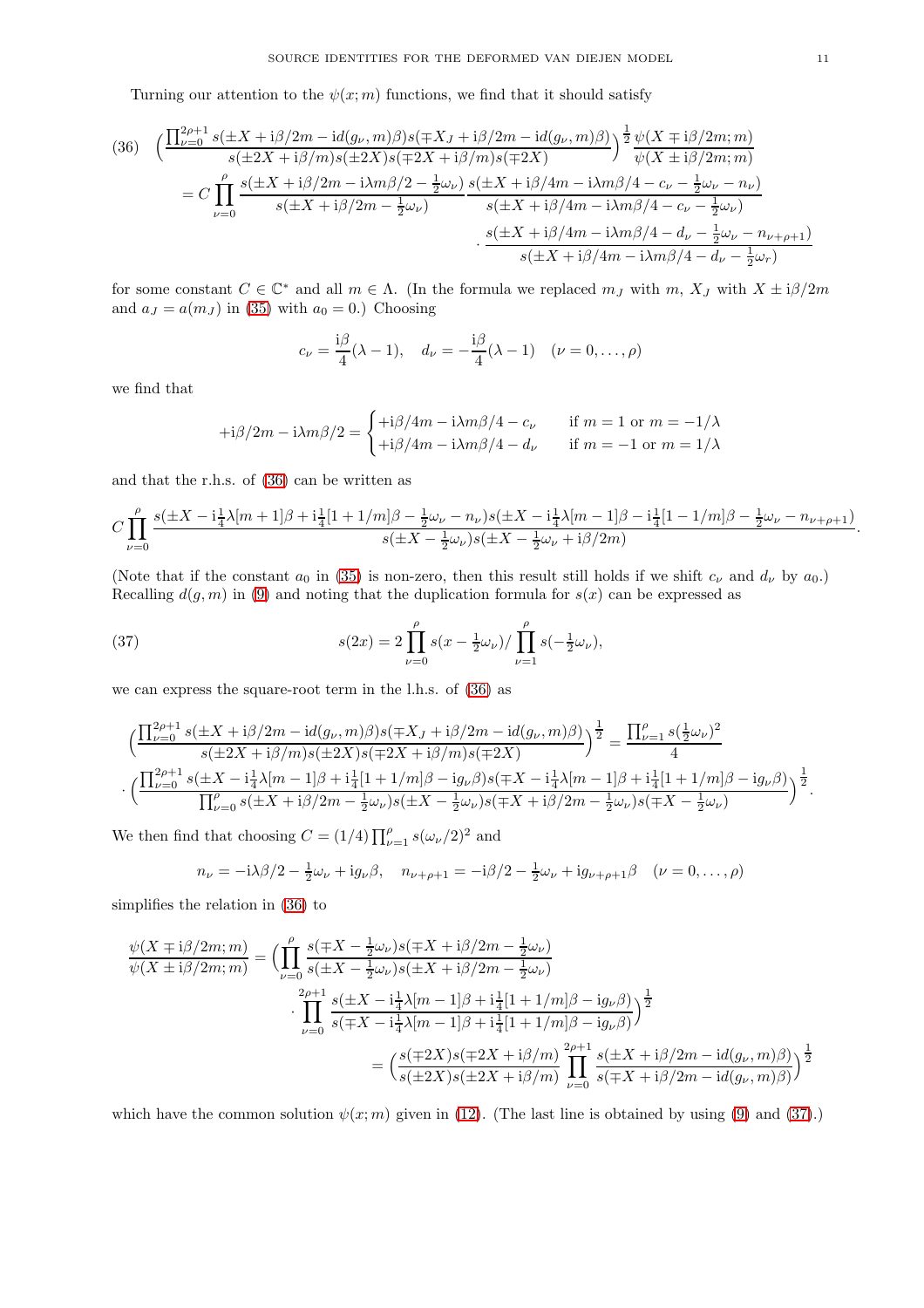Combining the results above, we use Lemma [3.1](#page-6-2) in order to express

<span id="page-11-1"></span>
$$
(38)
$$

$$
\mathcal{H}_{\mathcal{N}}(\boldsymbol{X};\boldsymbol{m})\Phi(\boldsymbol{X};\boldsymbol{m}) = \left[\mathcal{V}^{0}(\boldsymbol{X};\boldsymbol{m}) + \frac{\prod_{\nu=1}^{\rho}s(\frac{1}{2}\omega_{\nu})^{2}}{4}\left(s(2i\lambda\beta\sum_{J=1}^{N}m_{J}+\sum_{\nu=0}^{\rho}[ig_{\nu}\beta+ig_{\nu+\rho+1}\beta-i(\lambda+1)\beta/2-\omega_{\nu}]\right)\right] \n+ \sum_{\nu=0}^{\rho}\left\{\frac{\prod_{\mu=0}^{\rho}s(\frac{1}{2}\omega_{\nu}+i\lambda\beta/2-ig_{\mu}\beta)}{\prod_{\mu\neq\nu}s(\frac{1}{2}(\omega_{\nu}-\omega_{\mu}))}\left(\prod_{\mu=0}^{\rho}\frac{s(\frac{1}{2}\omega_{\nu}+i\lambda\beta/2-ig_{\mu+\rho+1}\beta)}{s(\frac{1}{2}(\omega_{\nu}-\omega_{\mu}+i(\lambda-1)\beta))}\right)\right\} \n\cdot \prod_{\delta=\pm}\prod_{J=1}^{N}\frac{s(\delta X_{J}+\frac{1}{2}\omega_{\nu}+i\frac{1}{4}\lambda[m_{J}+1]\beta-i\frac{1}{4}[1-1/m_{J}]\beta-i\lambda m_{J}\beta)}{s(\delta X_{J}+\frac{1}{2}\omega_{\nu}+i\frac{1}{4}\lambda[m_{J}+1]\beta-i\frac{1}{4}[1-1/m_{J}]\beta)} \n+ (\prod_{\mu=0}^{\rho}\frac{s(\frac{1}{2}\omega_{\nu}+i\beta/2-ig_{\mu}\beta)}{s(\frac{1}{2}(\omega_{\nu}-\omega_{\mu}+(1-\lambda)\beta))})\prod_{\mu=0}^{\rho}s(\frac{1}{2}\omega_{\nu}+i\beta/2-ig_{\mu+\rho+1}\beta)} \n\cdot \prod_{\delta=\pm}\prod_{J=1}^{N}\frac{s(\delta X_{J}+\frac{1}{2}\omega_{\nu}+i\frac{1}{4}\lambda[m_{J}-1]\beta+i\frac{1}{4}[1+1/m_{J}]\beta-i\lambda m_{J}\beta)}{s(\delta X_{J}+\frac{1}{2}\omega_{\nu}+i\frac{1}{4}\lambda[m_{J}-1]\beta+i\frac{1}{4}[1+1/m_{J}]\beta)}\right)\right]\Phi(\boldsymbol{X};\boldsymbol{m})
$$

in the rational (I), trigonometric (II), and hyperbolic (III) cases, while in the elliptic case [\(38\)](#page-11-1) holds only if the parameters satisfy

$$
2\lambda \sum_{J=1}^{N} m_J + \sum_{\nu=0}^{7} g_{\nu} - 2(\lambda + 1) = 0
$$
 (IV).

Recalling the coefficients  $V^0$  [\(7\)](#page-2-4), it becomes clear that the X-dependent part in the square brackets cancel and we obtain the eigenvalue identity in Theorem [1.1.](#page-3-0)

To summarize: We showed that [\(26\)](#page-7-3), with  $\psi(x;m)$  in [\(12\)](#page-2-2) and  $\phi(x;m,m')$  in [\(13\)](#page-3-1), is identical with [\(24\)](#page-6-1) multiplied by an overall factor  $(1/4) \prod_{\nu=1}^{\rho} s(\omega_{\nu}/2)^2$  for constants

<span id="page-11-2"></span>(39) 
$$
c_{\nu} = a_0 + \frac{i\beta}{4}(\lambda - 1), \quad d_{\nu} = a_0 - \frac{i\beta}{4}(\lambda - 1),
$$

$$
n_{\nu} = -\frac{i\lambda\beta}{2} - \frac{\omega_{\nu}}{2} + ig_{\nu}\beta, \quad n_{\nu + \rho + 1} = -\frac{i\beta}{2} - \frac{\omega_{\nu}}{2} + ig_{\nu + \rho + 1}\beta,
$$

$$
(\nu = 0, ..., \rho)
$$

and

$$
a_J = -\frac{i\lambda\beta}{4}(m_J + 1/\lambda m_J) + a_0 \quad (J = 1, \dots, \mathcal{N})
$$

where  $a_0 \in \mathbb{C}$  is any arbitrary constant. Note that the balancing condition [\(16\)](#page-3-2) is the same as [\(25\)](#page-6-3) with parameters in [\(39\)](#page-11-2).

### <span id="page-11-0"></span>3.2. Proof of Lemma [1.1.](#page-3-3)

Proof. From our proof above it is straightforward to deduce that

$$
\Phi(\mathbf{X};\mathbf{m})^{-1} \circ \mathcal{H}_{\mathcal{N}}(\mathbf{X};\mathbf{m}) \circ \Phi(\mathbf{X};\mathbf{m}) = \mathcal{V}^{0}(\mathbf{X};\mathbf{m}) + \sum_{\varepsilon=\pm} \sum_{J=1}^{N} s(i\lambda m_{J}\beta)
$$
\n
$$
\cdot \Big( \frac{\prod_{\nu=0}^{2\rho+1} s(\varepsilon X_{J} - id_{\nu,J}\beta)s(-\varepsilon X_{J} + i\beta/m_{J} - id_{\nu,J}\beta)}{s(2\varepsilon X_{J})s(2\varepsilon X_{J} - i\beta/m_{J})s(-2\varepsilon X_{J} + 2i\beta/m_{J})s(-2\varepsilon X_{J} + i\beta/m_{J})} \Big)^{\frac{1}{2}} \frac{\psi(X_{J} - \varepsilon i\beta/m_{J}; m_{J})}{\psi(X_{J}; m_{J})}
$$
\n
$$
\cdot \prod_{\delta=\pm} \prod_{K\neq J} f_{\varepsilon}(X_{J} + \delta X_{K}; m_{J}, m_{K}) f_{-\varepsilon}(X_{J} + \delta X_{K} - \varepsilon i\beta/m_{J}; m_{J}, m_{K})
$$
\n
$$
\prod_{K\n
$$
\cdot \prod_{K>J} \frac{\phi(X_{J} + \delta X_{K} - \varepsilon i\beta/m_{J}; m_{K}, m_{J})\phi(-X_{J} + \delta X_{K} + \varepsilon i\beta/m_{J}; m_{K}, m_{J})}{\phi(X_{J} + \delta X_{K}; m_{K}, m_{J})\phi(X_{J} + \delta X_{K}; m_{K}, m_{J})} \exp\Big( -\varepsilon i \frac{\beta}{m_{J}} \frac{\partial}{\partial X_{J}} \Big)
$$
$$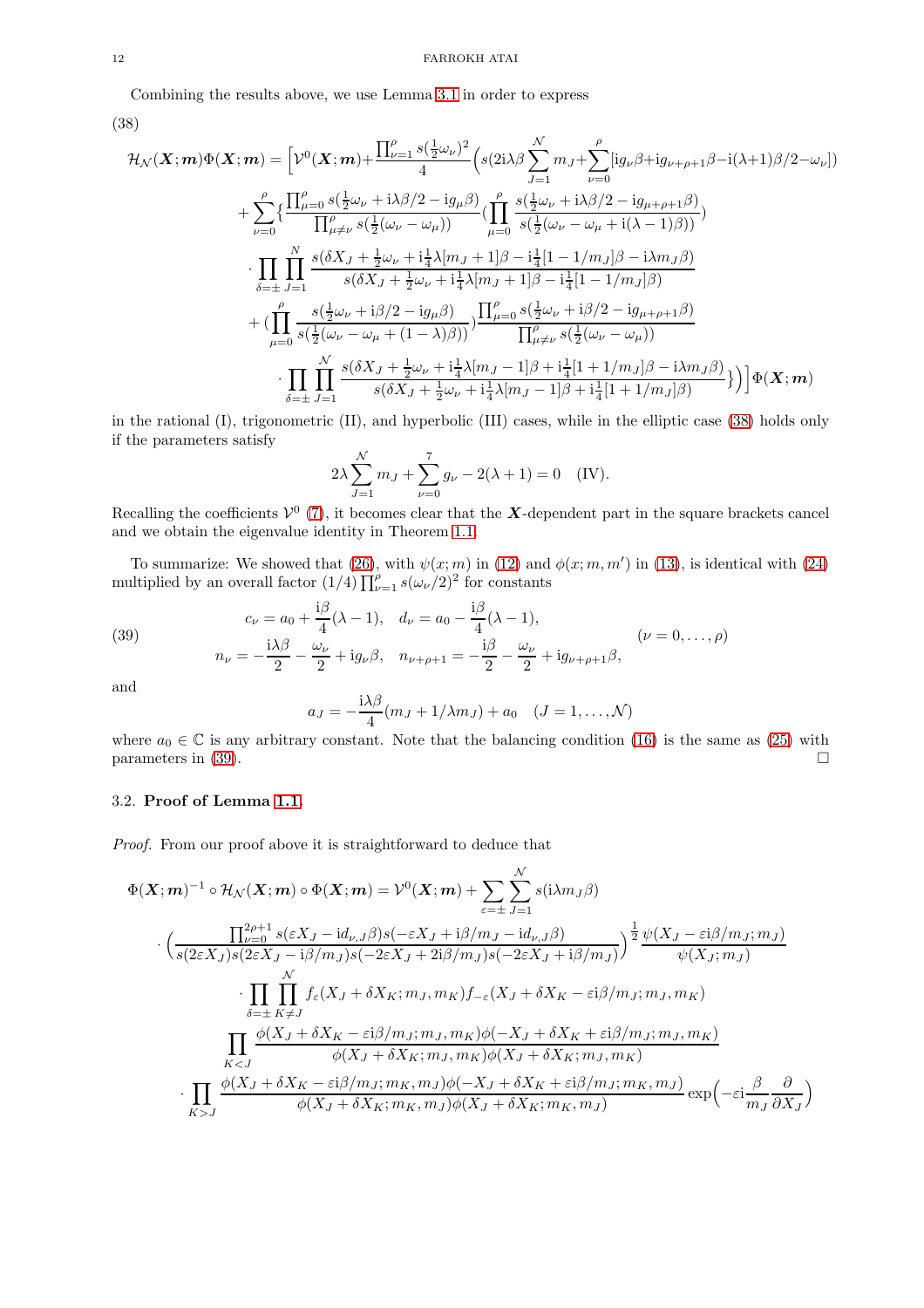equals

$$
\mathcal{V}^{0}(\boldsymbol{X};\boldsymbol{m}) + \sum_{\varepsilon=\pm} \sum_{J=1}^{N} s(i\lambda m_{J}\beta) \frac{\prod_{\nu=0}^{2\rho+1} s(\varepsilon X_{J} - id_{\nu,J}\beta)}{s(2\varepsilon X_{J})s(2\varepsilon X_{J} - i\beta/m_{J})} \cdot \prod_{\delta=\pm} \prod_{K\neq J}^{N} \frac{s(X_{J} + \delta X_{K} + \varepsilon[a(m_{J}) - a(m_{K})] - \varepsilon i\lambda m_{K}\beta)}{s(X_{J} + \delta X_{K} + \varepsilon[a(m_{J}) - a(m_{K})])} \exp\left(-\varepsilon i \frac{\beta}{m_{J}} \frac{\partial}{\partial X_{J}}\right),
$$

with  $a(m)$  in [\(35\)](#page-9-2). Recalling the function  $f_{\pm}(x; m, m')$  in [\(10\)](#page-2-7) shows that this term equals [\(18\)](#page-3-6). The last relation is obtained from Lemma [3.1](#page-6-2) using [\(39\)](#page-11-2) which gives that

$$
\sum_{\varepsilon=\pm} \sum_{J=1}^{N} s(i\lambda m_J \beta) \frac{\prod_{\nu=0}^{2\rho+1} s(\varepsilon X_J - id_{\nu,J}\beta)}{s(2\varepsilon X_J)s(2\varepsilon X_J - i\beta/m_J)} \prod_{\delta=\pm} \prod_{K\neq J}^{N} \frac{s(X_J + \delta X_K + \varepsilon [a(m_J) - a(m_K)] - \varepsilon i\lambda m_K \beta)}{s(X_J + \delta X_K + \varepsilon [a(m_J) - a(m_K)])} + \mathcal{V}^0(\mathbf{X}; \mathbf{m}) = \frac{\prod_{\nu=1}^{\rho} s(\frac{1}{2}\omega_{\nu})}{4} s(i\beta[2\lambda \sum_{J=1}^{N} m_J + \sum_{\nu=0}^{2\rho+1} g_{\nu} - \frac{1}{2}(\rho+1)(\lambda+1)] - \sum_{\nu=0}^{\rho} \omega_{\nu})
$$

<span id="page-12-1"></span>in the rational  $(I)$ , trigonometric  $(II)$ , and hyperbolic  $(III)$  cases, while in the elliptic  $(IV)$  case it holds if and only if the parameters satisfy  $(16)$ .

### 4. Special cases

It is worth noting that there are several interesting eigenvalue identities and kernel function identities that can be obtained from the source identity in Theorem [1.1.](#page-3-0)

In the special case where  $\mathcal{N} = N \in \mathbb{Z}_{>0}$  and  $(m_J, X_J) = (1, x_J)$ , for all  $J = 1, \ldots, N$ , we find that the operator in [\(6\)](#page-2-0) reduces to  $H_N(\bm{x}; \bm{g}, \lambda, \beta) - c^0$  where  $H_N$  is the Koornwinder-van Diejen operator, that is

$$
H_N(\boldsymbol{x}; \boldsymbol{g}, \lambda, \beta) = s(\mathrm{i}g\beta) \sum_{\varepsilon=\pm} \sum_{j=1}^N V_j^{\varepsilon}(\boldsymbol{x}; \boldsymbol{g}, \lambda, \beta)^{1/2} e^{-\varepsilon i \beta \frac{\partial}{\partial x_j}} V_j^{-\varepsilon}(\boldsymbol{x}; \boldsymbol{g}, \lambda, \beta)^{1/2} + V^0(\boldsymbol{x}; \boldsymbol{g}, \lambda, \beta)
$$

with coefficients

$$
V_j^{\pm}(\boldsymbol{x}; \boldsymbol{g}, \lambda, \beta) = \frac{\prod_{\nu=0}^{2\rho+1} s(\pm x_j - ig_\nu \beta)}{s(\pm 2x_j)s(\pm 2x_j - i\beta)} \prod_{\delta=\pm} \prod_{k \neq j}^N \frac{s(x_j + \delta x_k \mp i\lambda \beta)}{s(x_j + \delta x_k)}
$$

and

<span id="page-12-0"></span>(40) 
$$
V^{0}(\mathbf{x}; \mathbf{g}, \lambda, \beta) = -\frac{\prod_{\nu=1}^{\rho} s(\frac{1}{2}\omega_{\nu})^{2}}{4} \sum_{\nu=0}^{\rho} \frac{e^{-r\xi_{\nu}(2\lambda N + |\mathbf{g}| - \frac{1}{2}(\rho+1)(\lambda+1))\beta}}{\prod_{\mu=0}^{\rho} s(\frac{1}{2}(\omega_{\nu} - \omega_{\mu}))} \frac{\prod_{\mu=0}^{2\rho+1} s(\frac{1}{2}\omega_{\nu} + i\beta/2 - i g_{\mu}\beta)}{\prod_{\mu=0}^{\rho} s(\frac{1}{2}(\omega_{\nu} - \omega_{\mu} + i(1-\lambda)\beta))} \cdot \prod_{\delta=\pm}^N \prod_{j=1}^{N} \frac{s(\delta x_j + \frac{1}{2}\omega_{\nu} + i\beta/2 - i\lambda\beta)}{s(\delta x_j + \frac{1}{2}\omega_{\nu} + i\beta/2)},
$$

and  $c^0 \in \mathbb{C}$  is given by

<span id="page-12-2"></span>(41) 
$$
c^{0} = \frac{\prod_{\nu=1}^{\rho} s(\frac{1}{2}\omega_{\nu})^{2}}{4} \sum_{\nu=0}^{\rho} \frac{e^{-r\xi_{\nu}(|g| - \frac{1}{2}(\rho+1)(\lambda+1))\beta}}{\prod_{\mu \neq \nu}^{\rho} s(\frac{1}{2}(\omega_{\nu} - \omega_{\mu}))} \frac{\prod_{\mu=0}^{2\rho+1} s(\frac{1}{2}\omega_{\nu} + i\lambda\beta/2 - ig_{\mu}\beta)}{\prod_{\mu=0}^{\rho} s(\frac{1}{2}(\omega_{\nu} - \omega_{\mu} + i(\lambda - 1)\beta))}.
$$

The source identity [\(15\)](#page-3-4) reduces then to the following eigenvalue equation:

Corollary 4.1. The function

(42) 
$$
\Psi_N(\mathbf{x}; \mathbf{g}, \lambda, \beta) = \prod_{j=1}^N \Biggl( \frac{G(2x_j + i\beta/2; \beta)G(-2x_j + i\beta/2; \beta)}{\prod_{\nu=0}^{2\rho+1} G(x_j + i\beta/2 - ig_\nu\beta; \beta)G(-x_j + i\beta/2 - ig_\nu\beta; \beta)} \Biggr)^{1/2} \cdot \prod_{1 \leq j < k \leq N} \prod_{\varepsilon, \varepsilon' = \pm} \Biggl( \frac{G(\varepsilon x_j + \varepsilon' x_k + i\beta/2; \beta)}{G(\varepsilon x_j + \varepsilon' x_k - i\lambda\beta + i\beta/2; \beta)} \Biggr)^{1/2}
$$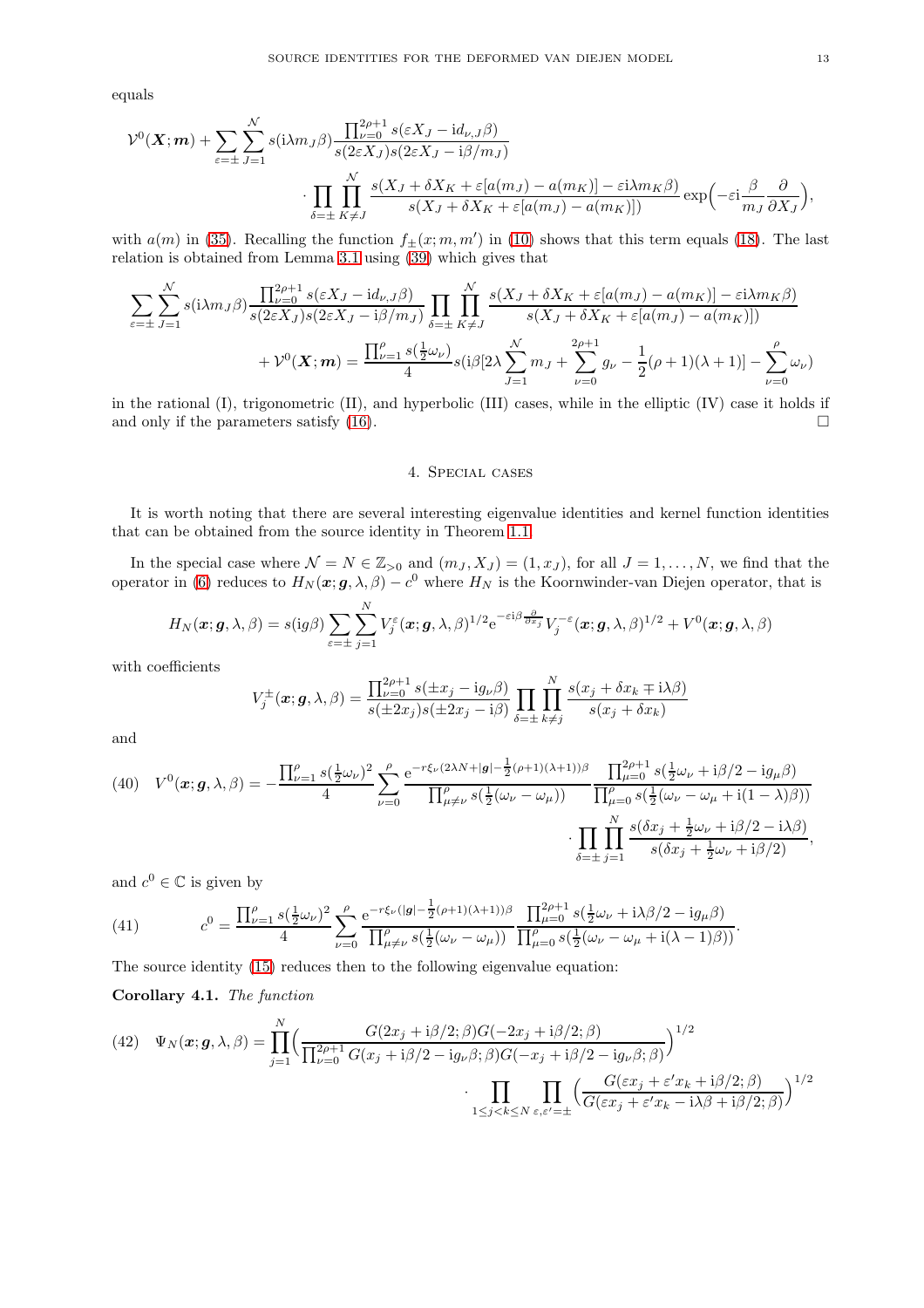satisfies the eigenvalue equation

$$
\big(H_N(\boldsymbol{x}; \boldsymbol{g}, \lambda, \beta) - \mathcal{E}_N(\boldsymbol{g}, \lambda, \beta)\big)\psi_N(\boldsymbol{x}; \boldsymbol{g}, \lambda, \beta) = 0
$$

for

$$
\mathcal{E}_N(\boldsymbol{g},\lambda,\beta) = c^0 + \frac{\prod_{\nu=1}^{\rho} s(\frac{1}{2}\omega_{\nu})^2}{4} s(i\beta[2\lambda N + |\boldsymbol{g}| - \frac{1}{2}(\rho+1)(\lambda+1)] - |\boldsymbol{\omega}|),
$$

with  $c^0$  in [\(41\)](#page-12-2), in the rational (I), trigonometric (II), and hyperbolic (III) cases for all parameters, and for

$$
2\lambda(N - 1) + \sum_{\nu=0}^{7} g_{\nu} - 2 = 0 \quad (IV)
$$

in the elliptic (IV) case.

The function  $\Psi_N(\mathbf{x}; \mathbf{g}, \lambda, \beta)$  is the groundstate eigenfunction for the operator  $H_N(\mathbf{x}; \mathbf{g}, \lambda, \beta)$  and by Lemma [1.1,](#page-3-3) it is the square-root of the weight function with respect to which the Koornwinder-van Diejen operators  $A_N(\boldsymbol{x}; \boldsymbol{g}, \lambda, \beta)$  are symmetric.

<span id="page-13-2"></span>In the special case where  $\mathcal{N} = N + M$   $(N, M \in \mathbb{Z}_{>0})$  and

(43) 
$$
(m_J, X_J) = \begin{cases} (1, x_J) & \text{for } J = 1, \dots N \\ (-1, y_{J-N}) & \text{for } J - N = 1, \dots M \end{cases}
$$

we find that the operator in [\(6\)](#page-2-0) reduces to a sum of two Koornwinder-van Diejen type operators. The source identity in this case yields a well-known kernel function identity for two pairs of Koornwinder-van Diejen type difference operators:

<span id="page-13-0"></span>Corollary 4.2. The function

<span id="page-13-1"></span>(44) 
$$
F_{N,M}(\boldsymbol{x},\boldsymbol{y};\boldsymbol{g},\lambda,\beta)=\Psi_N(\boldsymbol{x};\boldsymbol{g},\lambda\beta)\Psi_M(\boldsymbol{y};\tilde{\boldsymbol{g}},\lambda,\beta)\prod_{j=1}^N\prod_{k=1}^M\prod_{\varepsilon,\varepsilon'= \pm}G(\varepsilon x_j+\varepsilon' y_k-\mathrm{i}\lambda\beta/2;\beta),
$$

where  $\tilde{g}_{\nu} = (\lambda + 1)/2 - g_{\nu}$  ( $\nu = 0, \ldots, 2\rho + 1$ ), satisfies

$$
(H_N(\boldsymbol{x}; \boldsymbol{g}, \lambda, \beta) - H_M(\boldsymbol{y}; \tilde{\boldsymbol{g}}, \lambda, \beta) - C_{N,M}) F_{N,M}(\boldsymbol{x}, \boldsymbol{y}; \boldsymbol{g}, \lambda, \beta) = 0
$$

with

$$
C_{N,M} = \frac{\prod_{\nu=1}^{\rho} s(\frac{1}{2}\omega_{\nu})^2}{4} s(i\beta[2\lambda(N-M) + |\mathbf{g}| - \frac{1}{2}(\rho+1)(\lambda+1)] - |\boldsymbol{\omega}|),
$$

for arbitrary parameters in the rational (I), trigonometric (II), and hyperbolic (III) cases, and for

$$
2\lambda(N - M - 1) + \sum_{\nu=0}^{7} g_{\nu} - 2 = 0
$$
 (IV)

in the elliptic case.

*Proof.* It is clear that the function in  $(11)$  reduces to  $(44)$  in the special case  $(43)$  so we need only to consider the operator [\(6\)](#page-2-0) in this special case. Noting that the function  $f_{\pm}$  satisfy

$$
f_{\pm}(x; m, m') f_{\mp}(x \mp i\beta/m; m, m') = 1
$$

when  $m' = -m$ , it becomes clear that the coefficients  $\mathcal{V}_J^{\pm}(\mathbf{X}; m)$  become

(45)

$$
\begin{cases}\n\frac{\prod_{\nu=0}^{2\rho+1} s(\pm x_J - ig_{\nu}\beta)}{s(\pm 2x_J)s(\pm 2x_J - i\beta)} \prod_{\delta=\pm} \prod_{\substack{K=1\\K\neq J}}^{N} \frac{s(x_J + \delta x_K \mp i\lambda\beta)}{s(x_J + \delta x_K)} & \text{for } J = 1, ..., N \\
\frac{\prod_{\nu=0}^{2\rho+1} s(\pm y_{J-N} - i(g_{\nu} - (\lambda + 1)/2)\beta)}{s(\pm 2y_{J-N} + i\beta)} \prod_{\delta=\pm} \prod_{\substack{K=1\\K\neq J-N}}^{M} \frac{s(y_{J-N} + \delta y_K \pm i\lambda\beta)}{s(y_{J-N} + \delta y_K)} & \text{for } J-N = 1, ..., M\n\end{cases}
$$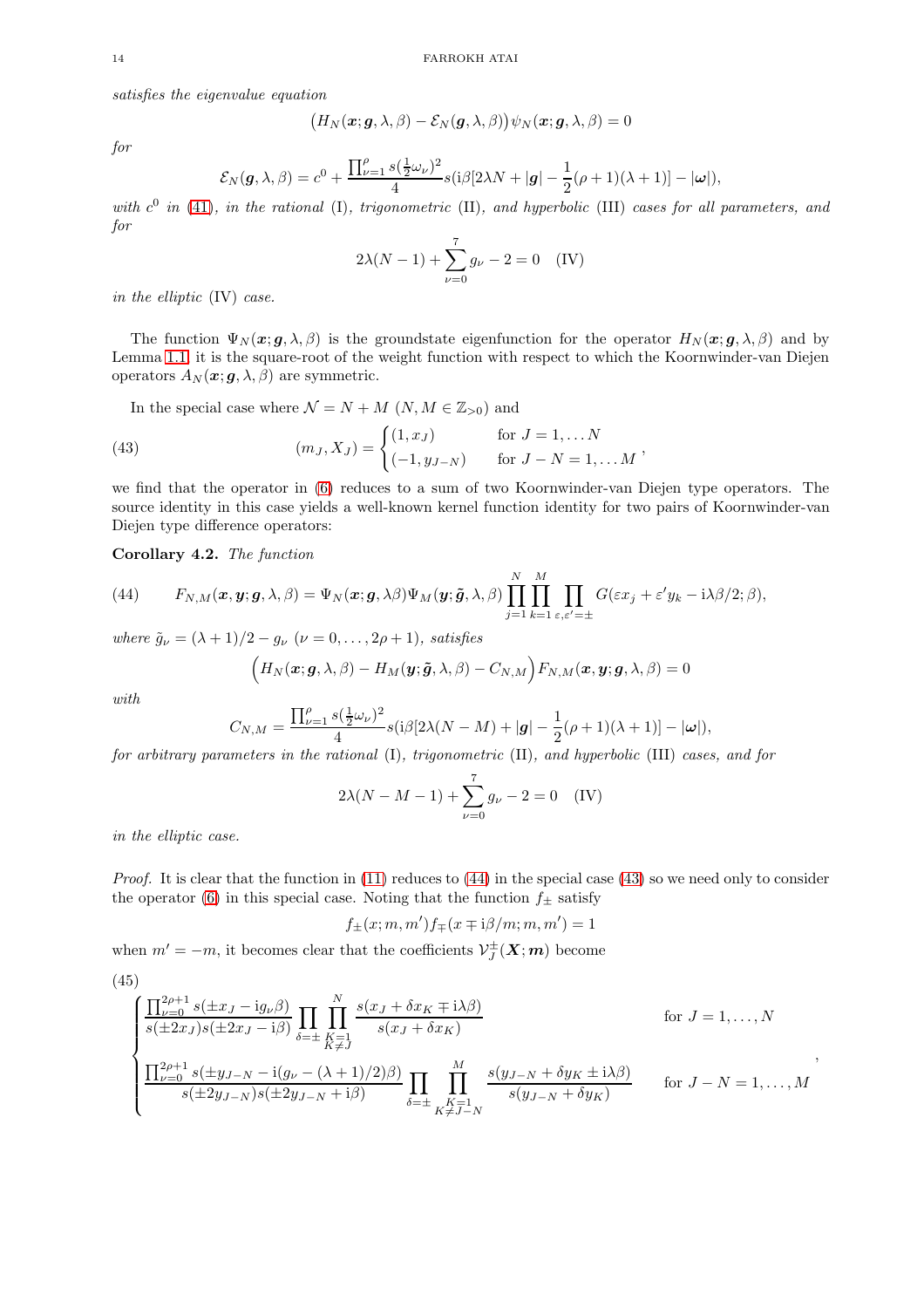and the coefficients  $\mathcal{V}^0$  become

$$
-\frac{\prod_{\nu=1}^{\rho}s(\frac{1}{2}\omega_{\nu})^{2}}{4}\sum_{\nu=0}^{\rho}\frac{e^{-r\xi_{\nu}(2\lambda(N-M)+|g|-(\rho+1)(\lambda+1)/2)\beta}}{\prod_{\mu=0}^{\rho}s(\frac{1}{2}(\omega_{\nu}-\omega_{\mu}))}\cdot\left(e^{-2r\xi_{\nu}M\lambda\beta}\frac{\prod_{\mu=0}^{2\rho+1}s(\frac{1}{2}\omega_{\nu}+i\beta/2-i g_{\nu}\beta)}{\prod_{\mu=0}^{\rho}s(\frac{1}{2}(\omega_{\nu}-\omega_{\mu}+i(1-\lambda)\beta))}\prod_{\delta=\pm}\prod_{j=1}^{N}\frac{s(\delta x_{j}+\frac{1}{2}\omega_{\nu}+i\beta/2-i\lambda\beta)}{s(\delta x_{j}+\frac{1}{2}\omega_{\nu}+i\beta/2)}\right.\\+\left.e^{+r\xi_{\nu}2N\lambda\beta}\frac{\prod_{\nu=0}^{2\rho+1}s(\frac{1}{2}\omega_{\nu}+i\lambda\beta/2-i g_{\nu}\beta)}{\prod_{\mu=0}^{\rho}s(\frac{1}{2}(\omega_{\nu}-\omega_{\mu}+i(\lambda-1)\beta))}\prod_{\delta=\pm}\prod_{k=1}^{M}\frac{s(\delta y_{k}+\frac{1}{2}\omega_{\nu}-i\beta/2+i\lambda\beta)}{s(\delta y_{k}+\frac{1}{2}\omega_{\nu}-i\beta/2)}\right)
$$

in the case of [\(43\)](#page-13-2). The new exponential factors comes from the terms

$$
e^{-r\xi_{\nu}2M\lambda\beta} = \prod_{\delta=\pm} \prod_{k=1}^{M} \frac{s(\delta y_k + \frac{1}{2}\omega_{\nu} + i\lambda\beta/2)}{s(\delta y_k + \frac{1}{2}\omega_{\nu} - i\lambda\beta/2)}
$$

and

$$
e^{+r\xi_{\nu}2N\lambda\beta} = \prod_{\delta=\pm} \prod_{j=1}^{N} \frac{s(\delta x_j + \frac{1}{2}\omega_{\nu} - i\lambda\beta/2)}{s(\delta x_j + \frac{1}{2}\omega_{\nu} + i\lambda\beta/2)}
$$

by using the properties of the s-function, that is using that  $s(x)$  is an odd function and the quasi-periodicity in [\(5\)](#page-2-5). From this we see that the source identity [\(15\)](#page-3-4) becomes

$$
(H_N(\boldsymbol{x}; \boldsymbol{g}, \lambda, \beta) + H_M(\boldsymbol{y}; -\tilde{\boldsymbol{g}}, \lambda, -\beta) - C_{N,M}) F_{N,M}(\boldsymbol{x}; \boldsymbol{y}; \boldsymbol{g}, \lambda, \beta) = 0,
$$

where we use the notation  $-\tilde{g} = (-\tilde{g}_0, \ldots, -\tilde{g}_{2\rho+1})$ . The final observation is that the Koornwinder-van Diejen operators satisfy  $H_N(\mathbf{x}; \mathbf{g}, \lambda, \beta) = -H_N(\mathbf{x}; -\mathbf{g}, \lambda, -\beta)$  which concludes the proof. (Note that the this anti-symmetry differs from the normal symmetry of the Koornwinder-van Diejen operators due to our different normalization.)

The kernel function identity in Corollary [4.2](#page-13-0) recovers known results due to Ruijsenaars [\[Rui09b\]](#page-18-15) for  $N = M$  and Komori, Noumi, and Shiraishi [\[KNS09\]](#page-17-6) in the general  $N, M$  case.

In the special case where  $\mathcal{N} = N + \tilde{M} (N, \tilde{M} \in \mathbb{Z}_{>0})$  and

(46) 
$$
(m_J, X_J) = \begin{cases} (1, x_J) & \text{for } J = 1, ... N \\ (+1/\lambda, \tilde{y}_{J-N}) & \text{for } J - N = 1, ... \tilde{M} \end{cases}
$$

we again find that the operator in [\(6\)](#page-2-0) becomes the sum of two Koornwinder-van Diejen type operators and the source identity yields another known kernel function identity for two pairs of Koornwinder-van Diejen type difference operators

<span id="page-14-0"></span>Corollary 4.3. The function

$$
\tilde{F}_{N,\tilde{M}}(\boldsymbol{x},\tilde{\boldsymbol{y}};\boldsymbol{g},\lambda,\beta)=\Psi_{N}(\boldsymbol{x};\boldsymbol{g},\lambda,\beta)\Psi_{M}(\tilde{\boldsymbol{y}};\lambda^{-1}\boldsymbol{g},1/\lambda,\lambda\beta)\prod_{j=1}^{N}\prod_{\delta=\pm}^{N}\prod_{k=1}^{\tilde{M}}s(x_{j}+\delta\tilde{y}_{k}),
$$

where  $\lambda^{-1}$ **g** is a short-hand for  $(g_0/\lambda, \ldots, g_{2\rho+1}/\lambda)$ , satisfies

$$
(H_N(\boldsymbol{x}; \boldsymbol{g}, \lambda, \beta) + H_M(\boldsymbol{\tilde{y}}; \lambda^{-1} \boldsymbol{g}, 1/\lambda, \lambda \beta) - \tilde{C}_{N, \tilde{M}}) \tilde{F}_{N, \tilde{M}}(\boldsymbol{x}, \boldsymbol{\tilde{y}}; \boldsymbol{g}, \lambda, \beta) = 0
$$

with

$$
\tilde{C}_{N,\tilde{M}}=\frac{\prod_{\nu=1}^{\rho}s(\frac{1}{2}\omega_{\nu})^2}{4}s(\mathrm{i}\beta[2\lambda N+2\tilde{M}+|\textbf{g}|-\frac{1}{2}(\rho+1)(\lambda+1)]-|\pmb{\omega}|),
$$

for arbitrary parameters in the rational (I), trigonometric (II), and hyperbolic (III) cases, and for

$$
2\lambda(N-1) + 2(\tilde{M} - 1) + \sum_{\nu=0}^{7} g_{\nu} = 0
$$
 (IV)

in the elliptic (IV) case.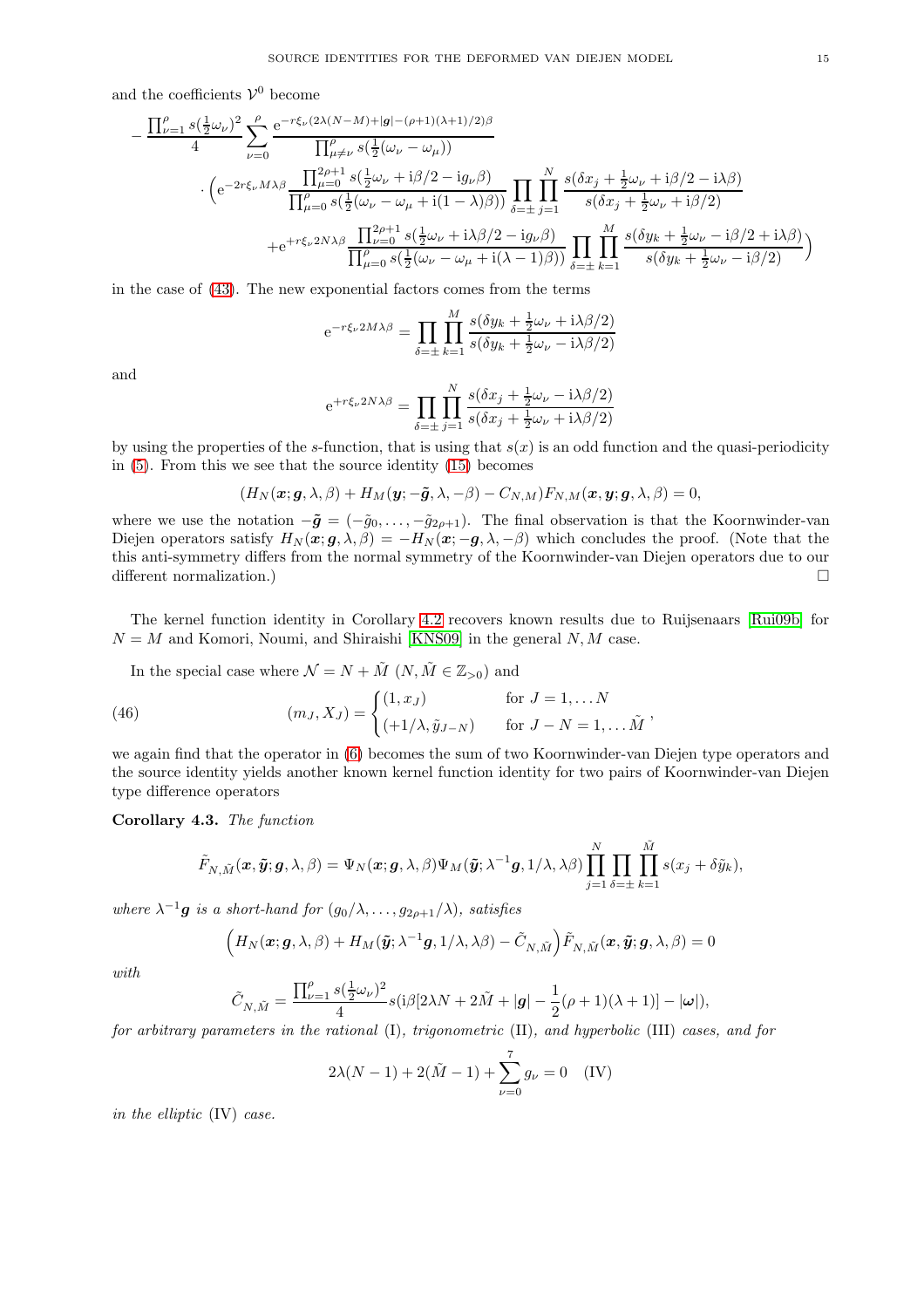In the trigonometric (II) case, Corollary [4.3](#page-14-0) recovers the result of Mimachi [\[Mim01\]](#page-18-17) while the elliptic generalization of Mimachi's result was given in [\[KNS09\]](#page-17-6).

In the special case where  $\mathcal{N} = N + \tilde{N} (N, \tilde{N})$  and  $\mathbf{X}, \mathbf{m}$  in [\(19\)](#page-4-3), we find that the operator in [\(6\)](#page-2-0) reduces to a CFSV type generalization of the Koornwinder-van Diejen operators. More specifically, [\(6\)](#page-2-0) becomes  $H_{N,\tilde{N}}(\boldsymbol{x},\tilde{\boldsymbol{x}};\boldsymbol{g},\lambda,\beta)-c^0$  where

$$
H_{N,\tilde{N}}(\boldsymbol{x},\tilde{\boldsymbol{x}};\boldsymbol{g},\lambda,\beta) = \sum_{\varepsilon=\pm} s(\mathrm{i}\lambda\beta) \sum_{j=1}^{N} V_j^{\varepsilon}(\boldsymbol{x},\tilde{\boldsymbol{x}})^{1/2} \exp\left(-\varepsilon\mathrm{i}\beta \frac{\partial}{\partial x_j}\right) V_j^{-\varepsilon}(\boldsymbol{x},\tilde{\boldsymbol{x}})^{1/2} -s(\mathrm{i}\beta) \sum_{k=1}^{\tilde{N}} \tilde{V}_k^{\varepsilon}(\boldsymbol{x},\tilde{\boldsymbol{x}})^{1/2} \exp\left(+\varepsilon\mathrm{i}\lambda\beta \frac{\partial}{\partial \tilde{x}_k}\right) \tilde{V}_k^{-\varepsilon}(\boldsymbol{x},\tilde{\boldsymbol{x}})^{1/2} + V^0(\boldsymbol{x},\tilde{\boldsymbol{x}}),
$$

with coefficients

$$
V_j^{\pm} = \frac{\prod_{\nu=0}^{2\rho+1} s(\pm x_j - ig_{\nu}\beta)}{s(\pm 2x_j)s(\pm 2x_j - i\beta)} \prod_{\delta=\pm} \prod_{j'\neq j}^N \frac{s(x_j + \delta x_{j'} \mp i\lambda\beta)}{s(x_j + \delta x_{j'})} \prod_{k=1}^{\tilde{N}} \frac{s(x_j + \delta \tilde{x}_k \mp i(\lambda - 1)\beta/2)}{s(x_j + \delta \tilde{x}_k \mp i(\lambda + 1)\beta/2)},
$$
  

$$
\tilde{V}_k^{\pm} = \frac{\prod_{\nu=0}^{2\rho+1} s(\pm \tilde{x}_k + i\tilde{g}_{\nu}\beta)}{s(\pm 2\tilde{x}_k + i\lambda\beta)} \prod_{\delta=\pm}^{\tilde{N}} \prod_{k'\neq k}^{\tilde{N}} \frac{s(\tilde{x}_k + \delta \tilde{x}_{k'} \pm i\beta)}{s(\tilde{x}_k + \delta \tilde{x}_{k'})} \prod_{j=1}^N \frac{s(\tilde{x}_k + \delta x_j \mp i(\lambda - 1)\beta/2)}{s(\tilde{x}_k + \delta x_j \pm i(\lambda + 1)\beta/2)},
$$

where  $\tilde{g}_{\nu} = (\lambda + 1)/2 - g_{\nu}$  for all  $\nu = 0, \dots, 2\rho + 1$ , and

<span id="page-15-0"></span>(47) 
$$
V^{0}(\mathbf{x}, \tilde{\mathbf{x}}) = -\frac{\prod_{\nu=1}^{\rho} s(\frac{1}{2}\omega_{\nu})^{2}}{4} \sum_{\nu=0}^{\rho} \frac{e^{-r\xi_{\nu}(2\lambda N - 2\tilde{N} + |\mathbf{g}| - \frac{1}{2}(\rho+1)(\lambda+1))\beta}}{\prod_{\mu \neq \nu}^{\rho} s(\frac{1}{2}(\omega_{\nu} - \omega_{\mu}))} \frac{\prod_{\mu=0}^{2\rho+1} s(\frac{1}{2}\omega_{\nu} + i\beta/2 - i g_{\mu}\beta)}{\prod_{\mu=0}^{\rho} s(\frac{1}{2}(\omega_{\nu} - \omega_{\mu} + i(1-\lambda)\beta))} \sum_{\delta=\pm}^{\tilde{N}} \frac{s(\delta x_{j} + \frac{1}{2}\omega_{\nu} + i\beta/2 - i\lambda\beta)}{s(\delta x_{j} + \frac{1}{2}\omega_{\nu} + i\beta/2)} \prod_{k=1}^{\tilde{N}} \frac{s(\delta \tilde{x}_{k} + \frac{1}{2}\omega_{\nu} - i\lambda\beta/2 + i\beta)}{s(\delta \tilde{x}_{k} + \frac{1}{2}\omega_{\nu} - i\lambda\beta/2)},
$$

and the constant term  $c^0$  in [\(41\)](#page-12-2).

The source identity [\(15\)](#page-3-4) then yields the following eigenvalue equation for the CFSV type generalization of the Koornwinder-van Diejen type operators:

# <span id="page-15-1"></span>Corollary 4.4. The function

(48) 
$$
\Psi_{N,\tilde{N}}(\boldsymbol{x}, \tilde{\boldsymbol{x}}; \boldsymbol{g}, \lambda, \beta) = \frac{\Psi_{N}(\boldsymbol{x}; \boldsymbol{g}, \lambda, \beta) \Psi_{\tilde{N}}(\tilde{\boldsymbol{x}}; \boldsymbol{g}', 1/\lambda, \lambda \beta)}{\prod_{j=1}^{N} \prod_{\delta=\pm} \prod_{\tilde{k}=1}^{\tilde{N}} (s(x_j + \delta \tilde{x}_{k} + i(\lambda - 1)\beta/2) s(x_j + \delta \tilde{x}_{k} - i(\lambda - 1)\beta/2))^{1/2}},
$$

where  $g'_{\nu} = (\lambda + 1 - 2g_{\nu})/2\lambda$  ( $\nu = 0, ..., 2\rho + 1$ ), satisfies the eigenvalue equation

<span id="page-15-2"></span>
$$
(H_{N,\tilde{N}}(\boldsymbol{x},\tilde{\boldsymbol{x}};\boldsymbol{g},\lambda,\beta)-\mathcal{E}_{N,\tilde{N}}(\boldsymbol{g},\lambda,\beta))\Psi_{N,\tilde{N}}(\boldsymbol{x},\tilde{\boldsymbol{x}};\boldsymbol{g},\lambda,\beta)=0
$$

for

$$
\mathcal{E}_{N,\tilde{N}}(\boldsymbol{g},\lambda,\beta) = c^0 + \frac{\prod_{\nu=1}^{\rho} s(\frac{1}{2}\omega_{\nu})^2}{4} s(i\beta[2\lambda N - 2\tilde{N} + |\boldsymbol{g}| - \frac{1}{2}(\rho+1)(\lambda+1)] - |\boldsymbol{\omega}|)
$$

with  $c^0$  in [\(41\)](#page-12-2), in the rational (I), trigonometric (II), and hyperbolic (III) cases for all parameters, and for

(49) 
$$
2\lambda(N-1) - 2(\tilde{N} + 1) + \sum_{\nu=0}^{7} g_{\nu} = 0 \quad (IV)
$$

in the elliptic (IV) case.

Corollary [4.4](#page-15-1) provides the exact groundstate, with corresponding eigenvalue, for the deformed Koornwindervan Diejen operators. Moreover, the groundstate can be used to construct an explicit weight function for the CFSV type generalization of [\(1\)](#page-0-2), and its various limiting cases, obtained from [\(18\)](#page-3-6) using [\(19\)](#page-4-3):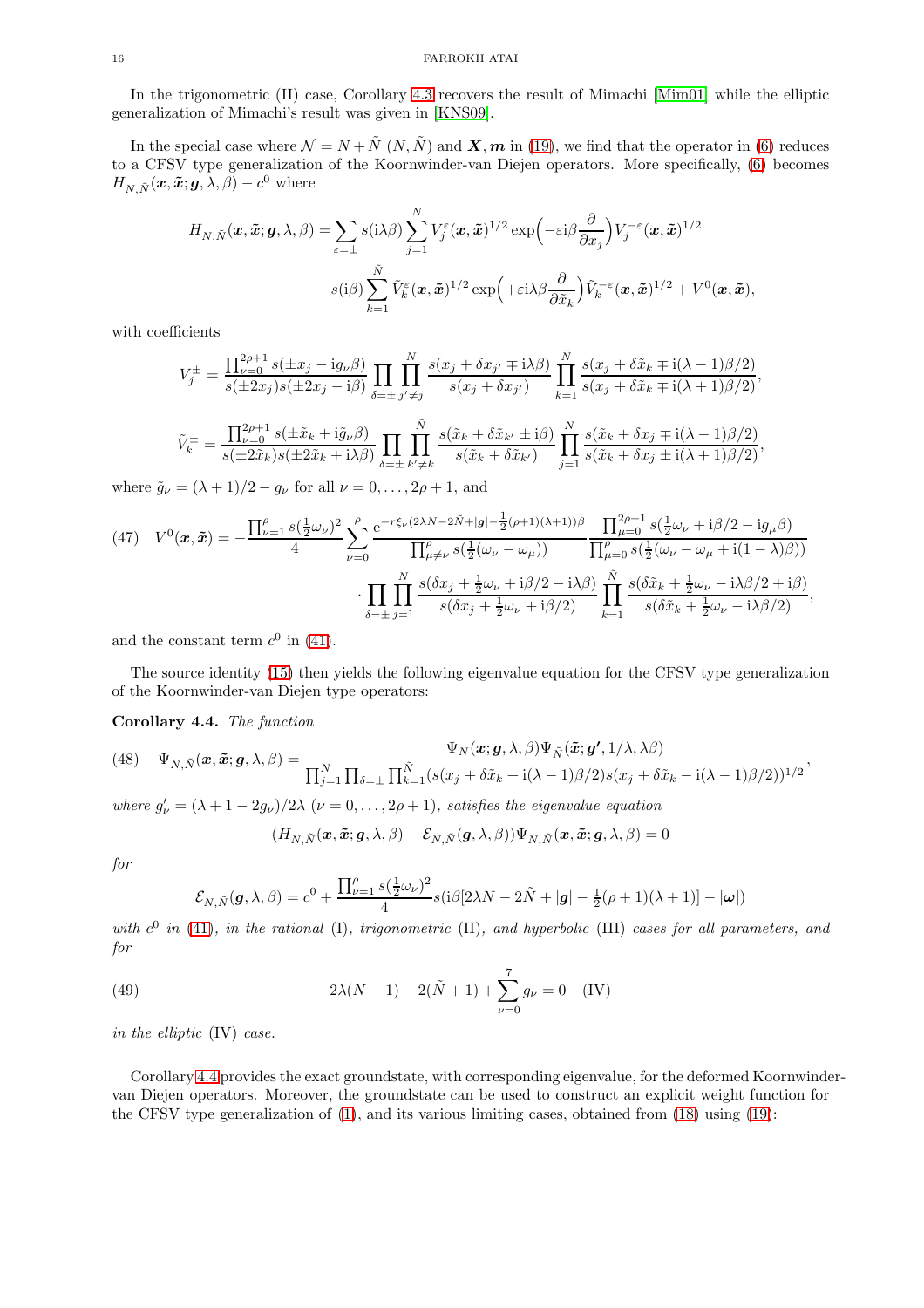#### Corollary 4.5. The operator

<span id="page-16-1"></span>
$$
(50) \qquad A_{N,\tilde{N}}(\boldsymbol{x},\tilde{\boldsymbol{x}};\boldsymbol{g},\lambda,\beta)=\sum_{\varepsilon=\pm} s(\mathrm{i}\lambda\beta) \sum_{j=1}^{N} V_{j}^{\varepsilon}(\boldsymbol{x},\tilde{\boldsymbol{x}}) \mathrm{e}^{-\varepsilon\mathrm{i}\beta\frac{\partial}{\partial x_{j}}}-s(\mathrm{i}\beta) \sum_{k=1}^{\tilde{N}} \tilde{V}_{k}^{\varepsilon}(\boldsymbol{x},\tilde{\boldsymbol{x}}) \mathrm{e}^{+\varepsilon\mathrm{i}\lambda\beta\frac{\partial}{\partial \tilde{x}_{k}}}+V^{0}(\boldsymbol{x},\tilde{\boldsymbol{x}})
$$

has the constant function 1 as an eigenfunction, with corresponding eigenvalues  $\mathcal{E}_{N,\tilde{N}}$ , for all parameters in the rational (I), trigonometric (II), hyperbolic (III) cases, and for parameters satisfying [\(49\)](#page-15-2) in the elliptic (IV) case. Furthermore, the operator is formally anti-symmetric w.r.t. a weighted  $L^2$  inner product with weight function given by  $\Psi_{N,\tilde{N}}(\boldsymbol{x}, \tilde{\boldsymbol{x}}; \boldsymbol{g}, \lambda, \beta) \Psi_{N,\tilde{N}}(-\boldsymbol{x}, -\tilde{\boldsymbol{x}}; \boldsymbol{g}, \lambda, \beta).$ 

The operator in [\(50\)](#page-16-1), with different normalization, for the rational (I) case originally appeared in the work of Sergeev and Veselov [\[SV09a\]](#page-18-13). The hyperbolic version of this operator is due to Feigin and Silantyev [\[FS14\]](#page-17-5) who also constructed a commuting family of higher order analytic difference operators.

We note that the deformed Koornwinder-van Diejen operators  $H_{N,\tilde{N}}$ , and by extension  $A_{N,\tilde{N}}$ , satisfy

(51) 
$$
H_{N,\tilde{N}}(\boldsymbol{x},\tilde{\boldsymbol{x}};-\boldsymbol{g},\lambda,-\beta)=-H_{N,\tilde{N}}(\boldsymbol{x},\tilde{\boldsymbol{x}};\boldsymbol{g},\lambda,\beta)
$$

and is invariant under the transformation

<span id="page-16-2"></span>
$$
(N, \tilde{N}, \{g_{\nu}\}, \lambda, \beta) \rightarrow (\tilde{N}, N, \{(2g_{\nu} - \lambda - 1)/2\lambda\}, 1/\lambda, -\lambda\beta)
$$

and changing the variables correspondingly. Note that anti-symmetry property [\(51\)](#page-16-2) is due to our normalization, thus changing the normalization allows us to construct an operator which shares the same symmetry as the Koornwinder-van Diejen operators.

Finally, we conclude this section with a kernel function identity for the deformed generalizations of the Koornwinder-van Diejen operators. In the special case where  $\mathcal{N} = N + N + M + M (N, N, M, M \in \mathbb{Z}_{>0})$ and  $X, m$  as in [\(20\)](#page-4-4), we obtain a kernel function for two pairs of deformed Koornwinder-van Diejen type difference operators:

<span id="page-16-0"></span>Corollary 4.6. The function

(52)

$$
F_{N,\tilde{N},M,\tilde{M}}(\boldsymbol{x},\tilde{\boldsymbol{x}},\boldsymbol{y},\tilde{\boldsymbol{y}}) = \Psi_{N,\tilde{N}}(\boldsymbol{x},\tilde{\boldsymbol{x}};\boldsymbol{g},\lambda,\beta) \Psi_{M,\tilde{M}}(\boldsymbol{y},\tilde{\boldsymbol{y}};\tilde{\boldsymbol{g}},\lambda,\beta) \Big( \prod_{j=1}^N \prod_{k=1}^M \prod_{\varepsilon,\varepsilon'= \pm} G(\varepsilon x_j + \varepsilon' y_k - i \lambda \beta/2;\beta) \Big) \cdot \Big( \prod_{j=1}^N \prod_{k'=1}^M \prod_{\delta=\pm} s(x_j + \delta \tilde{y}_{k'}) \Big) \Big( \prod_{j'=1}^{\tilde{N}} \prod_{k=1}^M \prod_{\delta=\pm} s(\tilde{x}_{j'} + \delta y_{k'}) \Big) \Big( \prod_{j'=1}^{\tilde{N}} \prod_{k'=1}^{\tilde{M}} \prod_{\varepsilon,\varepsilon' = \pm} G(\varepsilon \tilde{x}_{j'} + \varepsilon' \tilde{y}_{k'} - i \beta/2;\lambda\beta) \Big),
$$

where  $\tilde{g}_{\nu} = \frac{1}{2}(\lambda + 1) - g_{\nu}$   $(\nu = 0, \dots, 2\rho + 1)$ , satisfies

$$
(H_{N,\tilde{N}}(\boldsymbol{x},\tilde{\boldsymbol{x}};\boldsymbol{g},\lambda,\beta)-H_{M,\tilde{M}}(\boldsymbol{y},\tilde{\boldsymbol{y}};\tilde{\boldsymbol{g}},\lambda,\beta)-C_{N,\tilde{N},M,\tilde{M}})F_{N,\tilde{N},M,\tilde{M}}(\boldsymbol{x},\tilde{\boldsymbol{x}},\boldsymbol{y},\tilde{\boldsymbol{y}})=0
$$

with

$$
C_{N,\tilde N,M,\tilde M}=\frac{\prod_{\nu=1}^{\rho}s(\frac{1}{2}\omega_{\nu})^2}{4}s(\mathrm{i}\beta[2\lambda(N-M)-2(\tilde N-\tilde M)+|\pmb g|-\tfrac{1}{2}(\rho+1)(\lambda+1)]-|\pmb\omega|),
$$

for arbitrary parameters in the rational (I), trigonometric (II), and hyperbolic (III) cases, and for

$$
2\lambda(N - M - 1) - 2(\tilde{N} - \tilde{M} + 1) + \sum_{\nu=0}^{7} g_{\nu} = 0
$$
 (IV)

in the elliptic (IV) case.

Corollary [4.6](#page-16-0) is the most general result and all other kernel function identities stated in this section can be obtained as special cases by setting the different variable numbers  $N, N, M$ , or M to zero.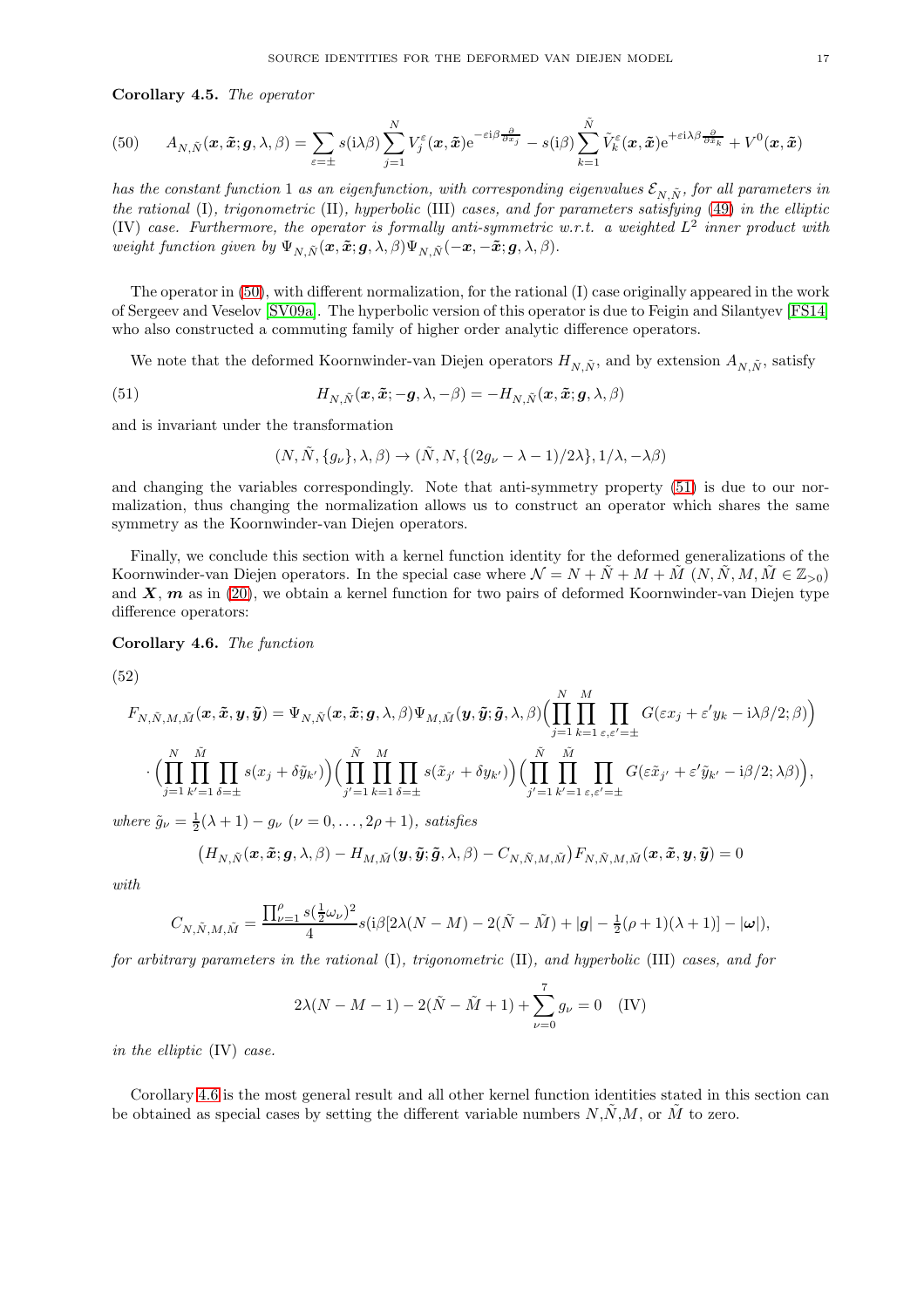#### <span id="page-17-7"></span>18 FARROKH ATAI

### 5. Final remarks

In this paper we constructed a Chalykh-Feigin-Sergeev-Veselov type generalization of van Diejen's analytic difference operator and obtained kernel function identities for this operator and its various limiting cases. Using the kernel functions for the deformed Koornwinder-van Diejen type operators it is possible to construct eigenfunctions and eigenvalues of these operators using methods developed in, for example, [\[Mim01,](#page-18-17) [KNS09,](#page-17-6) [HL10\]](#page-17-3). In particular, we believe that it is possible to construct generalizations of the Koornwinder polynomials, similar to the generalizations of the Macdonald polynomials in [\[SV09b\]](#page-18-18), and extending the results in  $[SV09a]$  to the q-difference case. In this Section, we outline general properties for these eigenfunctions, obtained from the analytic difference operators and kernel functions. However, a systematical study of the subject is outside the scope of this paper and is left to future work.

Here, we are only considering the trigonometric (II) case and let  $z_j = \exp(2\mathrm{i}r x_j)$  for  $j = 1, \ldots, N$  and  $w_k = \exp(2\mathrm{i}r\tilde{x}_k)$  for  $k = 1, \ldots, \tilde{N}$ . Before proceeding, let us recall that the Weyl group  $W_N = \mathbb{Z}_2^N \rtimes \mathfrak{S}_N$ of type BC acts naturally on the algebra of Laurent polynomials in N variables through permutation and inversion of the variables. We find that the operator  $A_{N,\tilde{N}}$  preserves the algebra of Laurent polynomials  $p(z, w)$ , in the  $N + \tilde{N}$  variables  $z = (z_1, \ldots, z_N)$  and  $w = (w_1, \ldots, w_{\tilde{N}})$ , that are  $W_N$ -invariant in the z-variables,  $W_{\tilde{N}}$ -invariant in the w-variables, and satisfies the quasi-invariance condition

$$
\left(\exp(\mathrm{i}\frac{1}{2}\beta[\frac{\partial}{\partial x_j} + \lambda \frac{\partial}{\partial \tilde{x}_k}]) - \exp(-\mathrm{i}\frac{1}{2}\beta[\frac{\partial}{\partial x_j} + \lambda \frac{\partial}{\partial \tilde{x}_k}])\right)p\Big|_{x_j = \tilde{x}_k} = 0
$$

on each hyperplane  $x_j = \tilde{x}_k$ , for all  $j = 1, ..., N$  and  $k = 1, ..., \tilde{N}$ . The reader can easily convince themselves that the function obtained when  $A_{N,\tilde{N}}$  acts on any Laurent polynomial p, as described above, only has poles at  $z_i = 0$  for all  $j = 1, ..., N$  and  $w_k = 0$  for all  $k = 1, ..., \tilde{N}$ . Furthermore, it is readily observed from the kernel function that this algebra should be generated by the deformed power sums

$$
\sum_{j=1}^{N} (e^{2irnx_j} + e^{-2irnx_j}) + e^{-rn(\lambda - 1)\beta} \frac{1 - e^{-2rn\beta}}{1 - e^{-2rn\lambda\beta}} \sum_{k=1}^{\tilde{N}} (e^{2irn\tilde{x}_k} + e^{-2irn\tilde{x}_k})
$$

for all  $n \in \mathbb{Z}_{\geq 0}$ .

#### **ACKNOWLEDGMENTS**

We would like to thank E. Langmann for suggesting this project, and M. Noumi and S. N. M. Ruijsenaars for helpful discussions. This work has been supported by the Japan Society for the Promotion of Science and the author is an JSPS International Research Fellow.

#### **REFERENCES**

- <span id="page-17-8"></span>[AHL14] F. Atai, M. Hallnäs, and E. Langmann. Source identities and kernel functions for deformed (quantum) Ruijsenaars models. Lett. Math. Phys., 104(7):811–835, 2014.
- <span id="page-17-1"></span>[AL18] F. Atai and E. Langmann. Series solutions of the non-stationary Heun equation. SIGMA Symmetry Integrability Geom. Methods Appl., 14:Paper No. 011, 32, 2018.
- <span id="page-17-0"></span>[Cal71] F. Calogero. Solution of the one-dimensional N-body problems with quadratic and/or inversely quadratic pair potentials. J. Math. Phys., 12:419–436, 1971.
- <span id="page-17-4"></span>[CFV98] O. Chalykh, M. Feigin, and A. Veselov. New integrable generalizations of Calogero–Moser quantum problem. J. Math. Phys., 39(2):695–703, 1998.
- <span id="page-17-5"></span>[FS14] M. Feigin and A. Silantyev. Generalized Macdonald–Ruijsenaars systems. Adv. Math., 250:144 – 192, 2014.
- <span id="page-17-3"></span>[HL10] M. Hallnäs and E. Langmann. A unified construction of generalized classical polynomials associated with operators of Calogero-Sutherland type. Constr. Approx., 31(3):309–342, 2010.
- <span id="page-17-2"></span>[KH97] Y. Komori and K. Hikami. Quantum integrability of the generalized elliptic Ruijsenaars models. J. Phys. A, 30(12):4341–4364, 1997.
- <span id="page-17-9"></span>[KMN16] Y. Komori, Y. Masuda, and M. Noumi. Duality transformation formulas for multiple elliptic hypergeometric series of type BC. Constr. Approx., 44(3):483–516, 2016.
- <span id="page-17-6"></span>[KNS09] Y. Komori, M. Noumi, and J. Shiraishi. Kernel functions for difference operators of Ruijsenaars type and their applications. SIGMA Symmetry Integrability Geom. Methods Appl., 5:Paper 054, 40, 2009.